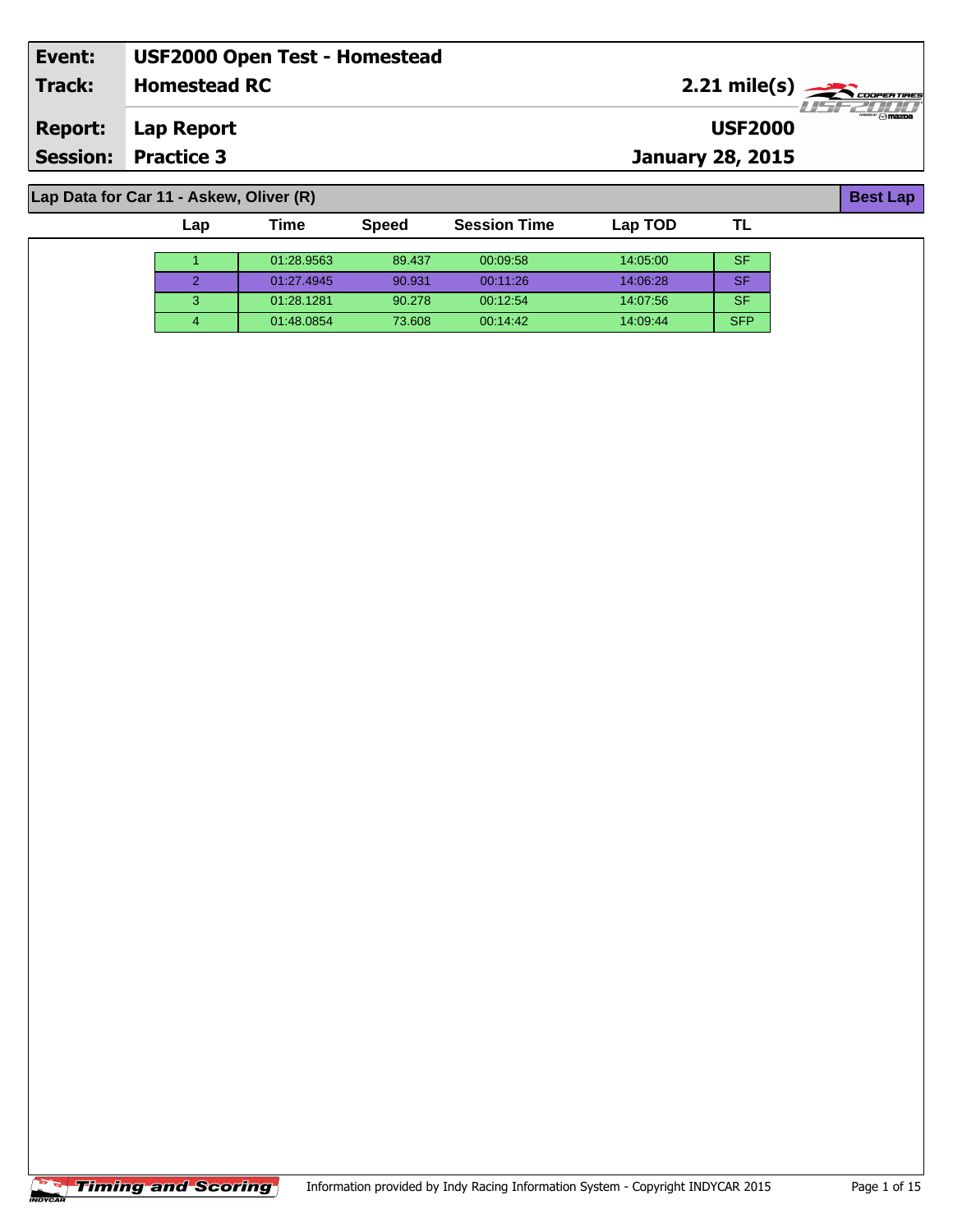**Lap Report Report:**

**Session: Practice 3**

**Lap Data for Car 15 - Brooks, Christian (R)**

| Lap<br>$\mathbf{1}$<br>$\overline{2}$<br>3<br>$\overline{4}$ | <b>Time</b><br>01:48.0842<br>03:38.5040 | <b>Speed</b><br>73.609 | <b>Session Time</b><br>00:04:04 | Lap TOD   | <b>TL</b>                |  |
|--------------------------------------------------------------|-----------------------------------------|------------------------|---------------------------------|-----------|--------------------------|--|
|                                                              |                                         |                        |                                 |           |                          |  |
|                                                              |                                         |                        |                                 | 13:59:06  | <b>SFP</b>               |  |
|                                                              |                                         | 36.411                 | 00:07:43                        | 14:02:45  | <b>SF</b>                |  |
|                                                              | 01:41.1844                              | 78.629                 | 00:09:24                        | 14:04:26  | <b>SFP</b>               |  |
|                                                              | 07:21.3611                              | 18.026                 | 00:16:45                        | 14:11:47  | <b>SF</b>                |  |
| $\overline{5}$                                               | 01:28.7786                              | 89.616                 | 00:18:14                        | 14:13:16  | <b>SF</b>                |  |
| 6                                                            | 01:29.8108                              | 88.586                 | 00:19:44                        | 14:14:46  | <b>SF</b>                |  |
| $\overline{7}$                                               | 01:42.7225                              | 77.451                 | 00:21:27                        | 14:16:29  | <b>SFP</b>               |  |
| 8                                                            | 05:17.2052                              | 25.082                 | 00:26:44                        | 14:21:46  | <b>SF</b>                |  |
| 9                                                            | 01:28.1974                              | 90.207                 | 00:28:12                        | 14:23:14  | <b>SF</b>                |  |
| 10                                                           | 01:28.0655                              | 90.342                 | 00:29:40                        | 14:24:42  | SF                       |  |
| 11                                                           | 01:28.1777                              | 90.227                 | 00:31:08                        | 14:26:10  | <b>SF</b>                |  |
| $\overline{12}$                                              | 01:29.6992                              | 88.696                 | 00:32:38                        | 14:27:40  | SF                       |  |
| 13                                                           | 02:01.3658                              | 65.554                 | 00:34:39                        | 14:29:41  | <b>SF</b>                |  |
| $\overline{14}$                                              | 01:29.1389                              | 89.254                 | 00:36:09                        | 14:31:10  | <b>SF</b>                |  |
| 15                                                           | 01:28.4069                              | 89.993                 | 00:37:37                        | 14:32:39  | SF                       |  |
| 16                                                           | 01:30.5617                              | 87.852                 | 00:39:08                        | 14:34:09  | $S$ F                    |  |
| 17                                                           | 01:38.4490                              | 80.813                 | 00:40:46                        | 14:35:48  | <b>SFP</b>               |  |
| 18                                                           | 17:51.8210                              | 7.423                  | 00:58:38                        | 14:53:40  | <b>SF</b>                |  |
| 19                                                           | 01:29.8713                              | 88.527                 | 01:00:08                        | 14:55:010 | <b>SF</b>                |  |
| 20                                                           | 01:31.9679                              | 86.508                 | 01:01:40                        | 14:56:42  | S <sub>F</sub>           |  |
| $\overline{21}$                                              | 01:29.9140                              | 88.485                 | 01:03:010                       | 14:58:11  | $\overline{\mathsf{SF}}$ |  |
| 22                                                           | 01:31.9652                              | 86.511                 | 01:04:42                        | 14:59:43  | <b>SF</b>                |  |
| 23                                                           | 01:29.0589                              | 89.334                 | 01:06:11                        | 15:01:13  | <b>SF</b>                |  |
| 24                                                           | 01:29.2838                              | 89.109                 | 01:07:40                        | 15:02:42  | <b>SF</b>                |  |
| 25                                                           | 01:28.8517                              | 89.542                 | 01:09:09                        | 15:04:11  | <b>SF</b>                |  |
| $\overline{26}$                                              | 01:31.5952                              | 86.860                 | 01:10:40                        | 15:05:42  | SF.                      |  |
| 27                                                           | 01:44.4405                              | 76.177                 | 01:12:25                        | 15:07:27  | <b>SFP</b>               |  |
| 28                                                           | 04:21.9413                              | 30.373                 | 01:16:47                        | 15:11:49  | SF.                      |  |
| 29                                                           | 01:29.1031                              | 89.290                 | 01:18:16                        | 15:13:18  | <b>SF</b>                |  |
| 30                                                           | 01:28.9298                              | 89.464                 | 01:19:45                        | 15:14:47  | <b>SF</b>                |  |
| 31                                                           | 01:28.8705                              | 89.524                 | 01:21:14                        | 15:16:16  | <b>SF</b>                |  |
| $\overline{32}$                                              | 01:30.2862                              | 88.120                 | 01:22:44                        | 15:17:46  | <b>SF</b>                |  |
| 33                                                           | 01:28.7980                              | 89.597                 | 01:24:13                        | 15:19:15  | SF                       |  |
| 34                                                           | 01:42.1034                              | 77.921                 | 01:25:55                        | 15:20:57  | <b>SFP</b>               |  |
|                                                              |                                         |                        |                                 |           |                          |  |

**USF2000**

**January 28, 2015**

**Timing and Scoring** Information provided by Indy Racing Information System - Copyright INDYCAR 2015 Page 2 of 15

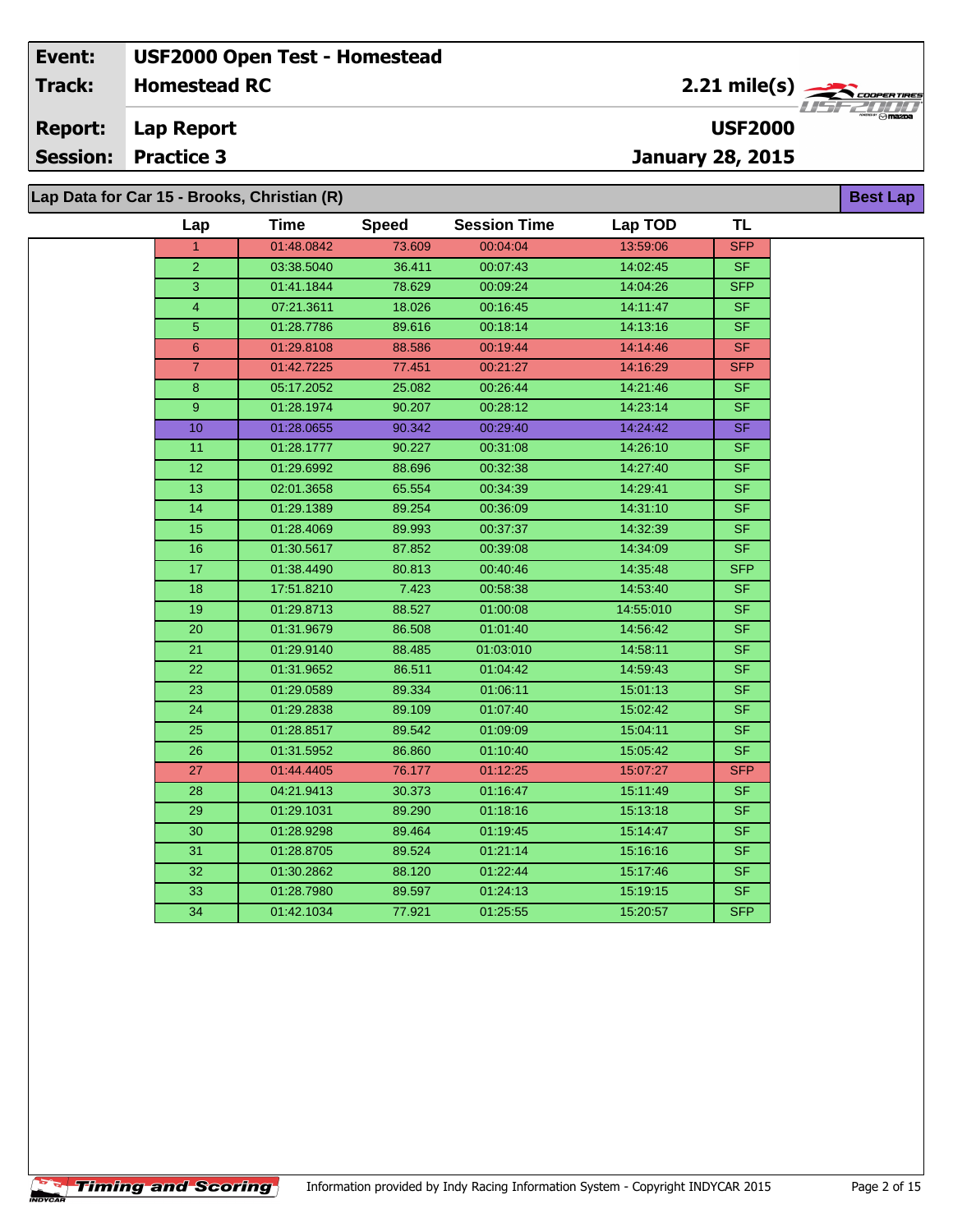**Lap Report Report:**

**Session: Practice 3**

 $\overline{\phantom{a}}$ 

**January 28, 2015**

**USF2000**

**Lap Data for Car 17 - Franzoni, Victor**

| Lap             | Time       | <b>Speed</b> | <b>Session Time</b> | Lap TOD  | TL         |
|-----------------|------------|--------------|---------------------|----------|------------|
| $\mathbf{1}$    | 01:55.7609 | 68.728       | 00:03:50            | 13:58:52 | <b>SFP</b> |
| $\overline{2}$  | 03:45.7609 | 35.241       | 00:07:36            | 14:02:38 | <b>SF</b>  |
| 3               | 01:27.8010 | 90.614       | 00:09:04            | 14:04:06 | <b>SF</b>  |
| 4               | 01:27.5342 | 90.890       | 00:10:31            | 14:05:33 | <b>SF</b>  |
| 5 <sup>5</sup>  | 01:38.9774 | 80.382       | 00:12:10            | 14:07:12 | <b>SFP</b> |
| $6\phantom{1}$  | 03:20.1659 | 39.747       | 00:15:30            | 14:10:32 | <b>SF</b>  |
| $\overline{7}$  | 01:26.9883 | 91.461       | 00:16:57            | 14:11:59 | <b>SF</b>  |
| 8               | 01:42.5974 | 77.546       | 00:18:40            | 14:13:42 | <b>SFP</b> |
| 9 <sup>°</sup>  | 12:35.2465 | 10.534       | 00:31:15            | 14:26:17 | <b>SF</b>  |
| 10 <sup>°</sup> | 01:27.5452 | 90.879       | 00:32:43            | 14:27:45 | <b>SF</b>  |
| 11              | 01:38.3221 | 80.918       | 00:34:21            | 14:29:23 | <b>SFP</b> |
| 12 <sup>2</sup> | 23:24.7733 | 5.664        | 00:57:46            | 14:52:48 | <b>SF</b>  |
| 13              | 01:26.0226 | 92.487       | 00:59:12            | 14:54:14 | <b>SF</b>  |
| 14              | 01:25.1628 | 93.421       | 01:00:37            | 14:55:39 | <b>SF</b>  |
| 15              | 01:31.2670 | 87.173       | 01:02:08            | 14:57:10 | <b>SF</b>  |
| 16              | 01:24.9712 | 93.632       | 01:03:33            | 14:58:35 | <b>SF</b>  |
| 17 <sup>2</sup> | 01:24.8059 | 93.814       | 01:04:58            | 14:59:60 | <b>SF</b>  |
| 18              | 01:31.8792 | 86.592       | 01:06:30            | 15:01:32 | <b>SF</b>  |
| 19              | 01:36.7164 | 82.261       | 01:08:07            | 15:03:08 | <b>SFP</b> |
| 20              | 08:09.9998 | 16.237       | 01:16:17            | 15:11:18 | <b>SF</b>  |
| 21              | 01:25.0894 | 93.502       | 01:17:42            | 15:12:44 | <b>SF</b>  |
| 22              | 01:25.7685 | 92.761       | 01:19:07            | 15:14:09 | <b>SF</b>  |
| 23              | 01:37.1986 | 81.853       | 01:20:45            | 15:15:47 | <b>SFP</b> |
| 24              | 04:15.0139 | 31.198       | 01:24:60            | 15:20:02 | <b>SF</b>  |



**Best Lap**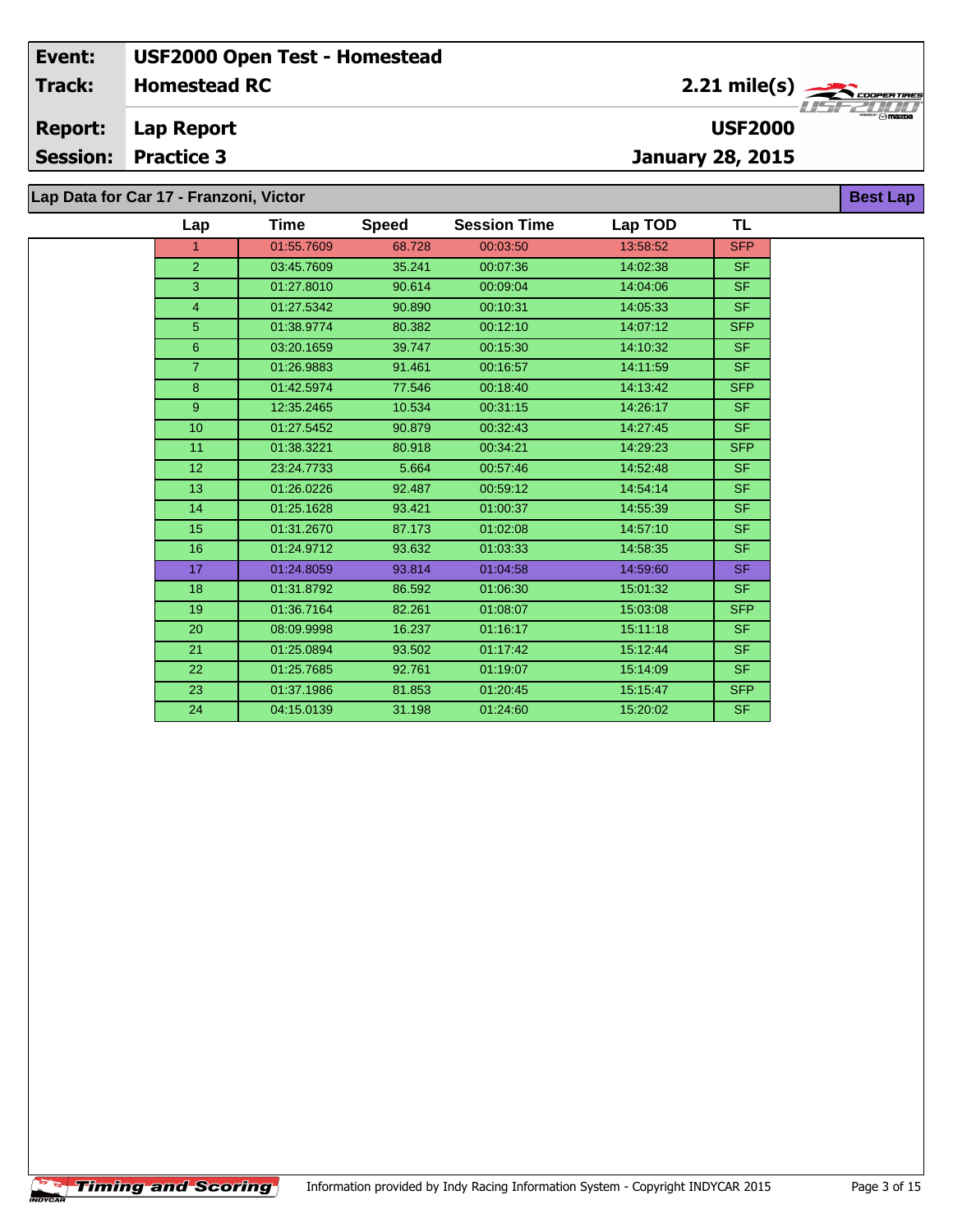**Lap Report Report:**

**Session: Practice 3**

# **January 28, 2015**

**USF2000**

2.21 mile(s)

**Best Lap**

**Lap Data for Car 18 - Tomaselli, Bruna (R)**

| Lap             | Time       | <b>Speed</b> | <b>Session Time</b> | Lap TOD  | <b>TL</b>                |
|-----------------|------------|--------------|---------------------|----------|--------------------------|
| 1.              | 02:06.1103 | 63.088       | 00:03:17            | 13:58:19 | <b>SFP</b>               |
| $\overline{2}$  | 04:33.5089 | 29.089       | 00:07:51            | 14:02:53 | SF.                      |
| 3               | 01:31.4238 | 87.023       | 00:09:22            | 14:04:24 | <b>SF</b>                |
| $\overline{4}$  | 01:30.8864 | 87.538       | 00:10:53            | 14:05:55 | <b>SF</b>                |
| 5               | 01:31.0694 | 87.362       | 00:12:24            | 14:07:26 | <b>SF</b>                |
| $6\phantom{.}6$ | 01:29.4665 | 88.927       | 00:13:54            | 14:08:56 | SF                       |
| $\overline{7}$  | 01:29.0757 | 89.317       | 00:15:23            | 14:10:25 | <b>SF</b>                |
| 8 <sup>°</sup>  | 01:39.6189 | 79.864       | 00:17:02            | 14:12:04 | <b>SFP</b>               |
| 9               | 04:01.4356 | 32.953       | 00:21:04            | 14:16:06 | <b>SFP</b>               |
| 10              | 04:19.9690 | 30.604       | 00:25:24            | 14:20:26 | SF.                      |
| 11              | 01:29.2335 | 89.159       | 00:26:53            | 14:21:55 | <b>SF</b>                |
| 12 <sub>2</sub> | 01:28.3970 | 90.003       | 00:28:21            | 14:23:23 | SF                       |
| 13              | 01:28.5513 | 89.846       | 00:29:50            | 14:24:52 | <b>SF</b>                |
| 14              | 01:27.9919 | 90.417       | 00:31:18            | 14:26:20 | <b>SF</b>                |
| 15              | 01:27.6150 | 90.806       | 00:32:46            | 14:27:48 | SF.                      |
| 16              | 01:28.5874 | 89.810       | 00:34:14            | 14:29:16 | <b>SF</b>                |
| 17              | 01:27.6634 | 90.756       | 00:35:42            | 14:30:44 | SF.                      |
| 18              | 01:44.0831 | 76.439       | 00:37:26            | 14:32:28 | <b>SFP</b>               |
| 19              | 20:12.9242 | 6.559        | 00:57:39            | 14:52:41 | <b>SF</b>                |
| 20              | 01:28.2886 | 90.114       | 00:59:07            | 14:54:09 | <b>SF</b>                |
| 21              | 01:28.3967 | 90.003       | 01:00:36            | 14:55:37 | <b>SF</b>                |
| 22              | 01:27.5976 | 90.824       | 01:02:03            | 14:57:05 | <b>SF</b>                |
| 23              | 01:26.7320 | 91.731       | 01:03:30            | 14:58:32 | <b>SF</b>                |
| 24              | 01:27.1955 | 91.243       | 01:04:57            | 14:59:59 | SF                       |
| 25              | 01:27.1240 | 91.318       | 01:06:24            | 15:01:26 | <b>SF</b>                |
| 26              | 01:27.1690 | 91.271       | 01:07:51            | 15:02:53 | SF                       |
| 27              | 01:40.0627 | 79.510       | 01:09:31            | 15:04:33 | <b>SFP</b>               |
| 28              | 08:35.9623 | 15.420       | 01:18:07            | 15:13:09 | SF.                      |
| 29              | 01:27.5196 | 90.905       | 01:19:35            | 15:14:37 | <b>SF</b>                |
| 30              | 01:28.6038 | 89.793       | 01:21:04            | 15:16:05 | $\overline{\mathsf{SF}}$ |
| 31              | 01:27.3732 | 91.058       | 01:22:31            | 15:17:33 | SF                       |
| 32              | 01:27.4580 | 90.969       | 01:23:58            | 15:19:00 | SF                       |
| 33              | 01:40.8651 | 78.878       | 01:25:39            | 15:20:41 | <b>SFP</b>               |

**Timing and Scoring**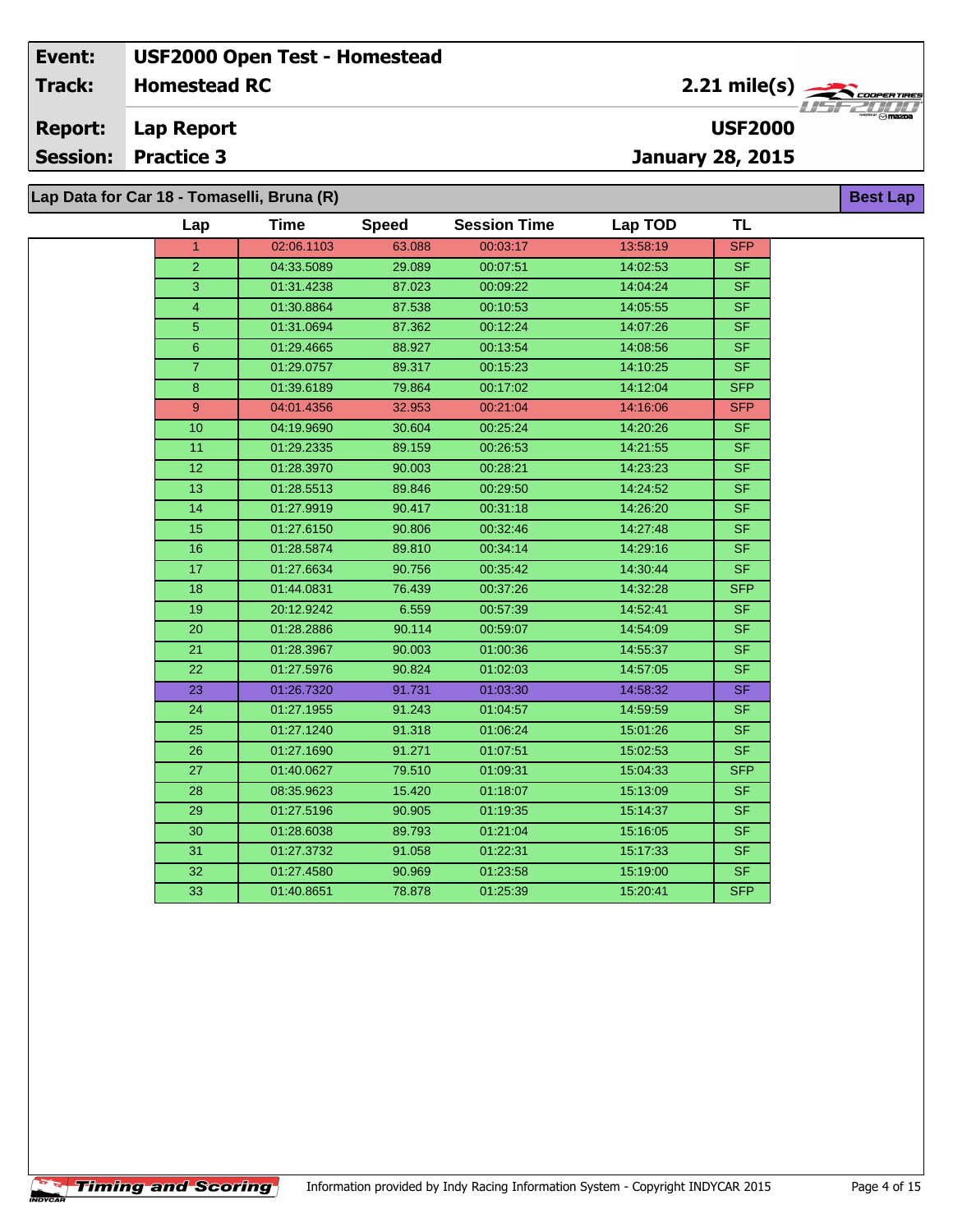**Lap Report Report:**

**Session: Practice 3**

**January 28, 2015**

**Lap Data for Car 2 - Jamin, Nico**

**Timing and Scoring** 

 $\overline{\phantom{a}}$ 

| 01:45.2183<br>75.614<br>00:13:23<br>14:08:25<br>$\overline{\mathsf{SF}}$<br>$\mathbf{1}$<br>$\overline{2}$<br>01:28.1319<br>90.274<br>00:14:51<br>14:09:53<br><b>SF</b><br>3<br>01:27.6520<br>90.768<br>00:16:19<br>14:11:21<br><b>SF</b><br><b>SF</b><br>4<br>01:27.7581<br>90.658<br>00:17:46<br>14:12:48<br>5 <sup>5</sup><br><b>SF</b><br>01:32.3947<br>86.109<br>00:19:19<br>14:14:21<br>$\,6\,$<br>26.766<br>04:57.2374<br>00:24:16<br>14:19:18<br><b>SFP</b><br>$\overline{7}$<br>01:40.7086<br>79.000<br>00:25:57<br>14:20:59<br><b>SF</b><br>01:32.1030<br>86.382<br>00:27:29<br>14:22:31<br><b>SF</b><br>8<br>9<br>01:27.3169<br>91.116<br>00:28:56<br>14:23:58<br>SF.<br>91.192<br>14:25:25<br><b>SF</b><br>10 <sup>1</sup><br>01:27.2445<br>00:30:23<br>11<br>00:31:52<br>14:26:54<br><b>SF</b><br>01:28.1859<br>90.219<br>91.034<br>00:33:19<br>SF.<br>12<br>01:27.3961<br>14:28:21<br>15:35.9934<br>8.500<br>00:48:55<br>14:43:57<br><b>SFP</b><br>13<br>73.936<br>14:45:45<br><b>SF</b><br>14<br>01:47.6067<br>00:50:43<br>15<br>01:26.4690<br>92.010<br>00:52:09<br>14:47:11<br><b>SF</b><br>16<br>92.400<br>00:53:35<br>01:26.1040<br>14:48:37<br><b>SF</b><br>17<br>01:25.7427<br>92.789<br>00:55:01<br><b>SF</b><br>14:50:03<br><b>SF</b><br>18<br>01:25.4709<br>93.084<br>00:56:26<br>14:51:28<br>19<br>01:25.5560<br>92.992<br>00:57:52<br>14:52:54<br><b>SF</b><br>20<br>01:37.7324<br>81.406<br>00:59:30<br>14:54:32<br>SF.<br>$\overline{21}$<br>92.830<br><b>SF</b><br>01:25.7054<br>01:00:55<br>14:55:57<br>01:25.7898<br>92.738<br>01:02:21<br>14:57:23<br>SF.<br>22<br>23<br>01:25.4615<br>93.095<br>01:03:47<br>14:58:49<br>SF.<br>87.150<br>01:05:18<br><b>SF</b><br>24<br>01:31.2913<br>15:00:20<br><b>SF</b><br>25<br>01:28.1705<br>90.234<br>01:06:46<br>15:01:48<br>01:25.7459<br>92.786<br>01:08:12<br>15:03:14<br><b>SF</b><br>26<br>15.025<br>01:17:01<br>15:12:03<br>27<br>08:49.5010<br><b>SFP</b><br>77.526<br>01:18:44<br><b>SF</b><br>28<br>01:42.6240<br>15:13:46<br>91.271<br>01:20:11<br>29<br>01:27.1687<br>15:15:13<br><b>SF</b><br>30<br>01:21:38<br>01:26.5655<br>91.907<br>15:16:40<br><b>SF</b><br>31<br><b>SF</b><br>92.302<br>01:23:04<br>01:26.1949<br>15:18:06 | Lap | Time | <b>Speed</b> | <b>Session Time</b> | Lap TOD | TL |
|-----------------------------------------------------------------------------------------------------------------------------------------------------------------------------------------------------------------------------------------------------------------------------------------------------------------------------------------------------------------------------------------------------------------------------------------------------------------------------------------------------------------------------------------------------------------------------------------------------------------------------------------------------------------------------------------------------------------------------------------------------------------------------------------------------------------------------------------------------------------------------------------------------------------------------------------------------------------------------------------------------------------------------------------------------------------------------------------------------------------------------------------------------------------------------------------------------------------------------------------------------------------------------------------------------------------------------------------------------------------------------------------------------------------------------------------------------------------------------------------------------------------------------------------------------------------------------------------------------------------------------------------------------------------------------------------------------------------------------------------------------------------------------------------------------------------------------------------------------------------------------------------------------------------------------------------------------------------------------------------------------------------------------------------------------------------------------------------------------------------------------------------------------------------------------------------------------------------------|-----|------|--------------|---------------------|---------|----|
|                                                                                                                                                                                                                                                                                                                                                                                                                                                                                                                                                                                                                                                                                                                                                                                                                                                                                                                                                                                                                                                                                                                                                                                                                                                                                                                                                                                                                                                                                                                                                                                                                                                                                                                                                                                                                                                                                                                                                                                                                                                                                                                                                                                                                       |     |      |              |                     |         |    |
|                                                                                                                                                                                                                                                                                                                                                                                                                                                                                                                                                                                                                                                                                                                                                                                                                                                                                                                                                                                                                                                                                                                                                                                                                                                                                                                                                                                                                                                                                                                                                                                                                                                                                                                                                                                                                                                                                                                                                                                                                                                                                                                                                                                                                       |     |      |              |                     |         |    |
|                                                                                                                                                                                                                                                                                                                                                                                                                                                                                                                                                                                                                                                                                                                                                                                                                                                                                                                                                                                                                                                                                                                                                                                                                                                                                                                                                                                                                                                                                                                                                                                                                                                                                                                                                                                                                                                                                                                                                                                                                                                                                                                                                                                                                       |     |      |              |                     |         |    |
|                                                                                                                                                                                                                                                                                                                                                                                                                                                                                                                                                                                                                                                                                                                                                                                                                                                                                                                                                                                                                                                                                                                                                                                                                                                                                                                                                                                                                                                                                                                                                                                                                                                                                                                                                                                                                                                                                                                                                                                                                                                                                                                                                                                                                       |     |      |              |                     |         |    |
|                                                                                                                                                                                                                                                                                                                                                                                                                                                                                                                                                                                                                                                                                                                                                                                                                                                                                                                                                                                                                                                                                                                                                                                                                                                                                                                                                                                                                                                                                                                                                                                                                                                                                                                                                                                                                                                                                                                                                                                                                                                                                                                                                                                                                       |     |      |              |                     |         |    |
|                                                                                                                                                                                                                                                                                                                                                                                                                                                                                                                                                                                                                                                                                                                                                                                                                                                                                                                                                                                                                                                                                                                                                                                                                                                                                                                                                                                                                                                                                                                                                                                                                                                                                                                                                                                                                                                                                                                                                                                                                                                                                                                                                                                                                       |     |      |              |                     |         |    |
|                                                                                                                                                                                                                                                                                                                                                                                                                                                                                                                                                                                                                                                                                                                                                                                                                                                                                                                                                                                                                                                                                                                                                                                                                                                                                                                                                                                                                                                                                                                                                                                                                                                                                                                                                                                                                                                                                                                                                                                                                                                                                                                                                                                                                       |     |      |              |                     |         |    |
|                                                                                                                                                                                                                                                                                                                                                                                                                                                                                                                                                                                                                                                                                                                                                                                                                                                                                                                                                                                                                                                                                                                                                                                                                                                                                                                                                                                                                                                                                                                                                                                                                                                                                                                                                                                                                                                                                                                                                                                                                                                                                                                                                                                                                       |     |      |              |                     |         |    |
|                                                                                                                                                                                                                                                                                                                                                                                                                                                                                                                                                                                                                                                                                                                                                                                                                                                                                                                                                                                                                                                                                                                                                                                                                                                                                                                                                                                                                                                                                                                                                                                                                                                                                                                                                                                                                                                                                                                                                                                                                                                                                                                                                                                                                       |     |      |              |                     |         |    |
|                                                                                                                                                                                                                                                                                                                                                                                                                                                                                                                                                                                                                                                                                                                                                                                                                                                                                                                                                                                                                                                                                                                                                                                                                                                                                                                                                                                                                                                                                                                                                                                                                                                                                                                                                                                                                                                                                                                                                                                                                                                                                                                                                                                                                       |     |      |              |                     |         |    |
|                                                                                                                                                                                                                                                                                                                                                                                                                                                                                                                                                                                                                                                                                                                                                                                                                                                                                                                                                                                                                                                                                                                                                                                                                                                                                                                                                                                                                                                                                                                                                                                                                                                                                                                                                                                                                                                                                                                                                                                                                                                                                                                                                                                                                       |     |      |              |                     |         |    |
|                                                                                                                                                                                                                                                                                                                                                                                                                                                                                                                                                                                                                                                                                                                                                                                                                                                                                                                                                                                                                                                                                                                                                                                                                                                                                                                                                                                                                                                                                                                                                                                                                                                                                                                                                                                                                                                                                                                                                                                                                                                                                                                                                                                                                       |     |      |              |                     |         |    |
|                                                                                                                                                                                                                                                                                                                                                                                                                                                                                                                                                                                                                                                                                                                                                                                                                                                                                                                                                                                                                                                                                                                                                                                                                                                                                                                                                                                                                                                                                                                                                                                                                                                                                                                                                                                                                                                                                                                                                                                                                                                                                                                                                                                                                       |     |      |              |                     |         |    |
|                                                                                                                                                                                                                                                                                                                                                                                                                                                                                                                                                                                                                                                                                                                                                                                                                                                                                                                                                                                                                                                                                                                                                                                                                                                                                                                                                                                                                                                                                                                                                                                                                                                                                                                                                                                                                                                                                                                                                                                                                                                                                                                                                                                                                       |     |      |              |                     |         |    |
|                                                                                                                                                                                                                                                                                                                                                                                                                                                                                                                                                                                                                                                                                                                                                                                                                                                                                                                                                                                                                                                                                                                                                                                                                                                                                                                                                                                                                                                                                                                                                                                                                                                                                                                                                                                                                                                                                                                                                                                                                                                                                                                                                                                                                       |     |      |              |                     |         |    |
|                                                                                                                                                                                                                                                                                                                                                                                                                                                                                                                                                                                                                                                                                                                                                                                                                                                                                                                                                                                                                                                                                                                                                                                                                                                                                                                                                                                                                                                                                                                                                                                                                                                                                                                                                                                                                                                                                                                                                                                                                                                                                                                                                                                                                       |     |      |              |                     |         |    |
|                                                                                                                                                                                                                                                                                                                                                                                                                                                                                                                                                                                                                                                                                                                                                                                                                                                                                                                                                                                                                                                                                                                                                                                                                                                                                                                                                                                                                                                                                                                                                                                                                                                                                                                                                                                                                                                                                                                                                                                                                                                                                                                                                                                                                       |     |      |              |                     |         |    |
|                                                                                                                                                                                                                                                                                                                                                                                                                                                                                                                                                                                                                                                                                                                                                                                                                                                                                                                                                                                                                                                                                                                                                                                                                                                                                                                                                                                                                                                                                                                                                                                                                                                                                                                                                                                                                                                                                                                                                                                                                                                                                                                                                                                                                       |     |      |              |                     |         |    |
|                                                                                                                                                                                                                                                                                                                                                                                                                                                                                                                                                                                                                                                                                                                                                                                                                                                                                                                                                                                                                                                                                                                                                                                                                                                                                                                                                                                                                                                                                                                                                                                                                                                                                                                                                                                                                                                                                                                                                                                                                                                                                                                                                                                                                       |     |      |              |                     |         |    |
|                                                                                                                                                                                                                                                                                                                                                                                                                                                                                                                                                                                                                                                                                                                                                                                                                                                                                                                                                                                                                                                                                                                                                                                                                                                                                                                                                                                                                                                                                                                                                                                                                                                                                                                                                                                                                                                                                                                                                                                                                                                                                                                                                                                                                       |     |      |              |                     |         |    |
|                                                                                                                                                                                                                                                                                                                                                                                                                                                                                                                                                                                                                                                                                                                                                                                                                                                                                                                                                                                                                                                                                                                                                                                                                                                                                                                                                                                                                                                                                                                                                                                                                                                                                                                                                                                                                                                                                                                                                                                                                                                                                                                                                                                                                       |     |      |              |                     |         |    |
|                                                                                                                                                                                                                                                                                                                                                                                                                                                                                                                                                                                                                                                                                                                                                                                                                                                                                                                                                                                                                                                                                                                                                                                                                                                                                                                                                                                                                                                                                                                                                                                                                                                                                                                                                                                                                                                                                                                                                                                                                                                                                                                                                                                                                       |     |      |              |                     |         |    |
|                                                                                                                                                                                                                                                                                                                                                                                                                                                                                                                                                                                                                                                                                                                                                                                                                                                                                                                                                                                                                                                                                                                                                                                                                                                                                                                                                                                                                                                                                                                                                                                                                                                                                                                                                                                                                                                                                                                                                                                                                                                                                                                                                                                                                       |     |      |              |                     |         |    |
|                                                                                                                                                                                                                                                                                                                                                                                                                                                                                                                                                                                                                                                                                                                                                                                                                                                                                                                                                                                                                                                                                                                                                                                                                                                                                                                                                                                                                                                                                                                                                                                                                                                                                                                                                                                                                                                                                                                                                                                                                                                                                                                                                                                                                       |     |      |              |                     |         |    |
|                                                                                                                                                                                                                                                                                                                                                                                                                                                                                                                                                                                                                                                                                                                                                                                                                                                                                                                                                                                                                                                                                                                                                                                                                                                                                                                                                                                                                                                                                                                                                                                                                                                                                                                                                                                                                                                                                                                                                                                                                                                                                                                                                                                                                       |     |      |              |                     |         |    |
|                                                                                                                                                                                                                                                                                                                                                                                                                                                                                                                                                                                                                                                                                                                                                                                                                                                                                                                                                                                                                                                                                                                                                                                                                                                                                                                                                                                                                                                                                                                                                                                                                                                                                                                                                                                                                                                                                                                                                                                                                                                                                                                                                                                                                       |     |      |              |                     |         |    |
|                                                                                                                                                                                                                                                                                                                                                                                                                                                                                                                                                                                                                                                                                                                                                                                                                                                                                                                                                                                                                                                                                                                                                                                                                                                                                                                                                                                                                                                                                                                                                                                                                                                                                                                                                                                                                                                                                                                                                                                                                                                                                                                                                                                                                       |     |      |              |                     |         |    |
|                                                                                                                                                                                                                                                                                                                                                                                                                                                                                                                                                                                                                                                                                                                                                                                                                                                                                                                                                                                                                                                                                                                                                                                                                                                                                                                                                                                                                                                                                                                                                                                                                                                                                                                                                                                                                                                                                                                                                                                                                                                                                                                                                                                                                       |     |      |              |                     |         |    |
|                                                                                                                                                                                                                                                                                                                                                                                                                                                                                                                                                                                                                                                                                                                                                                                                                                                                                                                                                                                                                                                                                                                                                                                                                                                                                                                                                                                                                                                                                                                                                                                                                                                                                                                                                                                                                                                                                                                                                                                                                                                                                                                                                                                                                       |     |      |              |                     |         |    |
|                                                                                                                                                                                                                                                                                                                                                                                                                                                                                                                                                                                                                                                                                                                                                                                                                                                                                                                                                                                                                                                                                                                                                                                                                                                                                                                                                                                                                                                                                                                                                                                                                                                                                                                                                                                                                                                                                                                                                                                                                                                                                                                                                                                                                       |     |      |              |                     |         |    |
|                                                                                                                                                                                                                                                                                                                                                                                                                                                                                                                                                                                                                                                                                                                                                                                                                                                                                                                                                                                                                                                                                                                                                                                                                                                                                                                                                                                                                                                                                                                                                                                                                                                                                                                                                                                                                                                                                                                                                                                                                                                                                                                                                                                                                       |     |      |              |                     |         |    |



**Best Lap**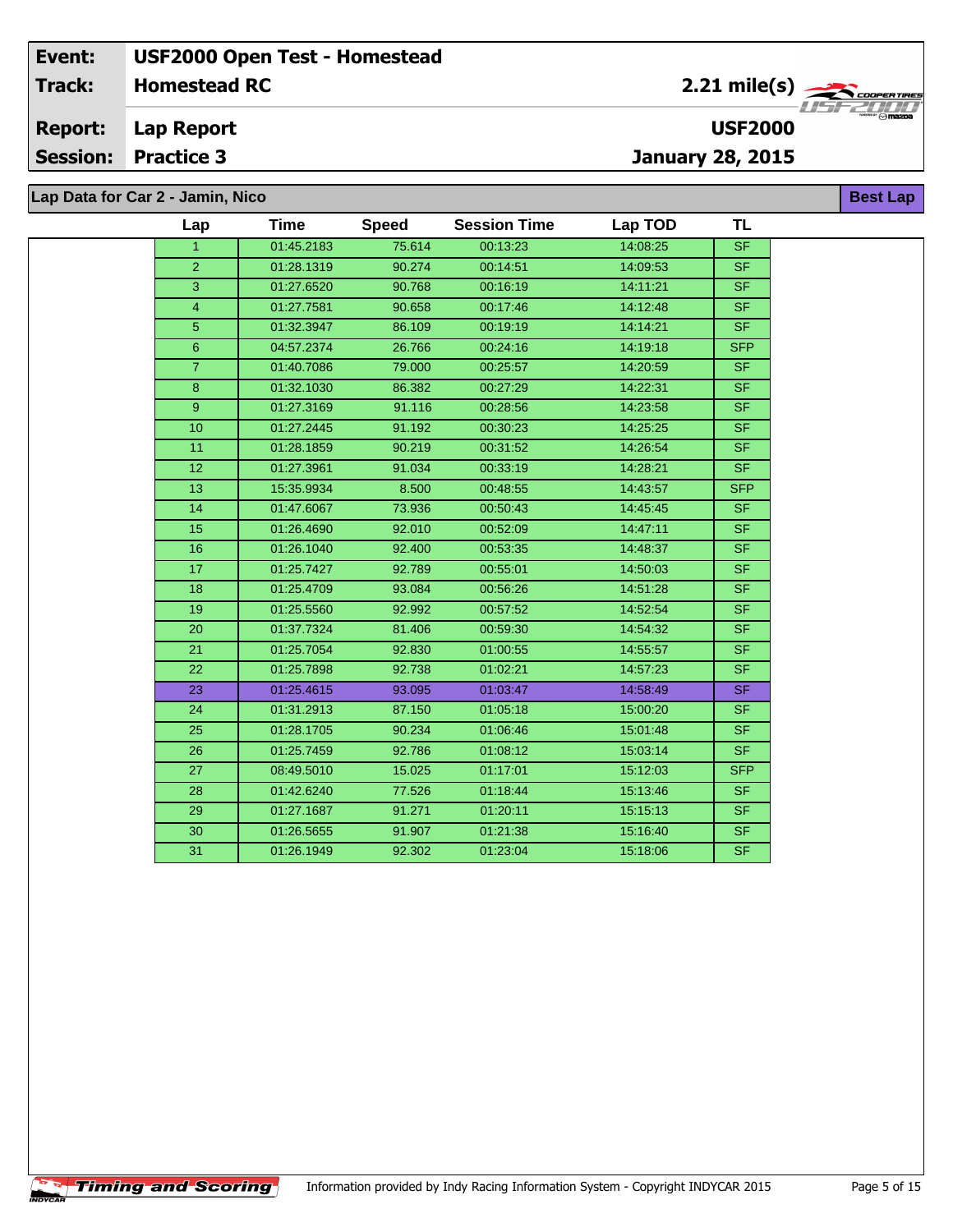**Lap Report Report:**

**Session: Practice 3**

**January 28, 2015**

**Lap Data for Car 3 - Telitz, Aaron**

**Timing and Scoring** 

 $\overline{\phantom{a}}$ 

| Lap            | Time       | <b>Speed</b> | <b>Session Time</b> | Lap TOD   | <b>TL</b>                         |
|----------------|------------|--------------|---------------------|-----------|-----------------------------------|
| $\mathbf{1}$   | 01:43.3747 | 76.963       | 00:13:19            | 14:08:21  | <b>SF</b>                         |
| 2              | 01:28.1526 | 90.253       | 00:14:47            | 14:09:49  | <b>SF</b>                         |
| $\overline{3}$ | 01:28.1077 | 90.299       | 00:16:15            | 14:11:17  | $\overline{\mathsf{SF}}$          |
| $\overline{4}$ | 01:27.9099 | 90.502       | 00:17:43            | 14:12:45  | <b>SF</b>                         |
| 5              | 01:26.9113 | 91.542       | 00:19:10            | 14:14:12  | S <sub>F</sub>                    |
| 6              | 05:00.1404 | 26.508       | 00:24:10            | 14:19:12  | <b>SFP</b>                        |
| $\overline{7}$ | 01:42.8310 | 77.370       | 00:25:53            | 14:20:55  | <b>SF</b>                         |
| $\bf{8}$       | 01:26.7381 | 91.724       | 00:27:20            | 14:22:22  | <b>SF</b>                         |
| 9              | 01:26.9121 | 91.541       | 00:28:47            | 14:23:49  | SF.                               |
| 10             | 01:27.0313 | 91.415       | 00:30:14            | 14:25:16  | <b>SF</b>                         |
| 11             | 01:27.4011 | 91.029       | 00:31:41            | 14:26:43  | <b>SF</b>                         |
| 12             | 01:27.0628 | 91.382       | 00:33:08            | 14:28:10  | <b>SF</b>                         |
| 13             | 01:27.4116 | 91.018       | 00:34:36            | 14:29:38  | <b>SF</b>                         |
| 14             | 20:21.3672 | 6.514        | 00:54:57            | 14:49:59  | <b>SFP</b>                        |
| 15             | 01:45.4545 | 75.445       | 00:56:43            | 14:51:44  | <b>SF</b>                         |
| 16             | 01:26.2930 | 92.198       | 00:58:09            | 14:53:11  | <b>SF</b>                         |
| 17             | 01:26.0324 | 92.477       | 00:59:35            | 14:54:37  | <b>SF</b>                         |
| 18             | 01:25.4766 | 93.078       | 01:01:00            | 14:56:02  | <b>SF</b>                         |
| 19             | 01:25.1852 | 93.397       | 01:02:26            | 14:57:27  | <b>SF</b>                         |
| 20             | 01:25.8548 | 92.668       | 01:03:51            | 14:58:53  | <b>SF</b>                         |
| 21             | 01:25.3628 | 93.202       | 01:05:17            | 15:00:19  | $\overline{\mathsf{S}\mathsf{F}}$ |
| 22             | 01:25.3088 | 93.261       | 01:06:42            | 15:01:44  | <b>SF</b>                         |
| 23             | 01:25.6680 | 92.870       | 01:08:08            | 15:03:010 | <b>SF</b>                         |
| 24             | 01:25.1607 | 93.423       | 01:09:33            | 15:04:35  | <b>SF</b>                         |
| 25             | 08:36.8455 | 15.393       | 01:18:010           | 15:13:12  | <b>SFP</b>                        |
| 26             | 01:40.1879 | 79.411       | 01:19:50            | 15:14:52  | <b>SF</b>                         |
| 27             | 01:26.2095 | 92.287       | 01:21:16            | 15:16:18  | <b>SF</b>                         |
| 28             | 01:25.8489 | 92.674       | 01:22:42            | 15:17:44  | <b>SF</b>                         |
| 29             | 01:25.4559 | 93.101       | 01:24:07            | 15:19:09  | <b>SF</b>                         |
| 30             | 01:25.4640 | 93.092       | 01:25:33            | 15:20:35  | <b>SF</b>                         |



**Best Lap**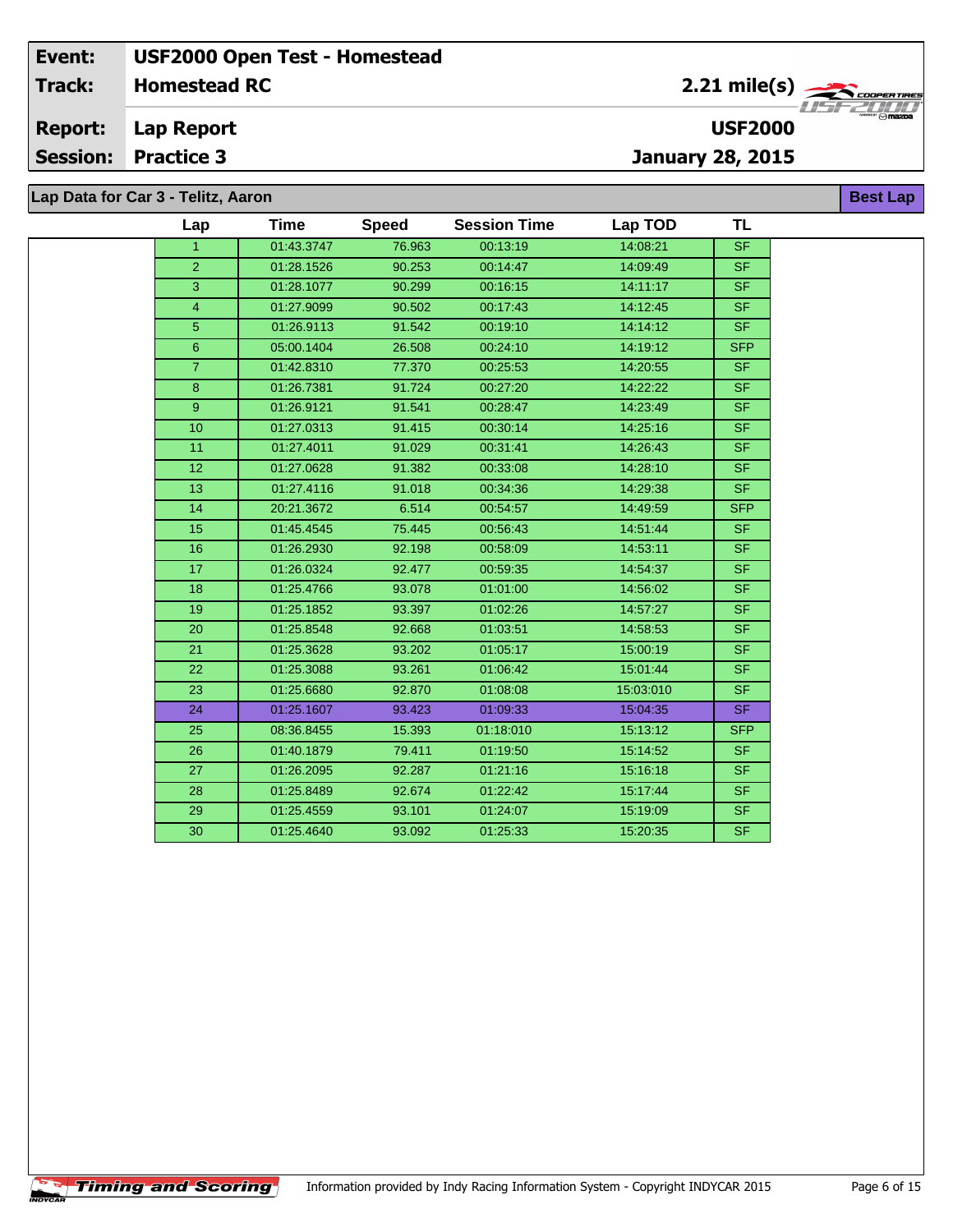**Lap Report Report:**

**Session: Practice 3**

# **January 28, 2015**

**Lap Data for Car 5 - Andre Soori, Keyvan**

| Lap                     | Time       | <b>Speed</b> | <b>Session Time</b> | Lap TOD  | <b>TL</b>                |
|-------------------------|------------|--------------|---------------------|----------|--------------------------|
| $\mathbf{1}$            | 01:40.3722 | 79.265       | 00:20:25            | 14:15:27 | <b>SFP</b>               |
| $\overline{2}$          | 04:49.3467 | 27.496       | 00:25:14            | 14:20:16 | <b>SF</b>                |
| 3                       | 01:26.7637 | 91.697       | 00:26:41            | 14:21:43 | <b>SF</b>                |
| $\overline{\mathbf{4}}$ | 01:26.4406 | 92.040       | 00:28:08            | 14:23:09 | <b>SF</b>                |
| $\overline{5}$          | 01:26.2345 | 92.260       | 00:29:34            | 14:24:36 | <b>SF</b>                |
| $\,6\,$                 | 01:25.8274 | 92.698       | 00:30:60            | 14:26:02 | SF                       |
| $\overline{7}$          | 01:25.9950 | 92.517       | 00:32:26            | 14:27:28 | <b>SF</b>                |
| 8                       | 01:25.7425 | 92.789       | 00:33:51            | 14:28:53 | <b>SF</b>                |
| 9 <sup>°</sup>          | 01:25.6990 | 92.837       | 00:35:17            | 14:30:19 | <b>SF</b>                |
| 10                      | 01:25.8853 | 92.635       | 00:36:43            | 14:31:45 | $\overline{\mathsf{SF}}$ |
| 11                      | 01:25.9945 | 92.518       | 00:38:09            | 14:33:11 | <b>SF</b>                |
| $\overline{12}$         | 01:38.9966 | 80.366       | 00:39:48            | 14:34:50 | <b>SFP</b>               |
| 13                      | 07:24.2008 | 17.911       | 00:47:12            | 14:42:14 | <b>SF</b>                |
| 14                      | 01:27.6079 | 90.814       | 00:48:40            | 14:43:42 | <b>SF</b>                |
| 15                      | 01:26.8405 | 91.616       | 00:50:07            | 14:45:09 | <b>SF</b>                |
| 16                      | 01:26.4657 | 92.013       | 00:51:33            | 14:46:35 | <b>SF</b>                |
| 17                      | 01:26.3442 | 92.143       | 00:52:59            | 14:48:01 | $\overline{\mathsf{SF}}$ |
| 18                      | 01:26.0376 | 92.471       | 00:54:25            | 14:49:27 | <b>SF</b>                |
| 19                      | 01:26.4694 | 92.009       | 00:55:52            | 14:50:54 | <b>SF</b>                |
| 20                      | 01:26.1654 | 92.334       | 00:57:18            | 14:52:20 | <b>SF</b>                |
| 21                      | 01:26.0231 | 92.487       | 00:58:44            | 14:53:46 | <b>SF</b>                |
| 22                      | 01:26.1595 | 92.340       | 01:00:10            | 14:55:12 | <b>SF</b>                |
| 23                      | 01:39.1822 | 80.216       | 01:01:49            | 14:56:51 | <b>SFP</b>               |
| 24                      | 07:12.4929 | 18.396       | 01:09:02            | 15:04:04 | <b>SF</b>                |
| 25                      | 01:27.5244 | 90.900       | 01:10:29            | 15:05:31 | <b>SF</b>                |
| 26                      | 01:37.3842 | 81.697       | 01:12:07            | 15:07:09 | <b>SFP</b>               |
| 27                      | 03:38.7681 | 36.367       | 01:15:46            | 15:10:48 | <b>SF</b>                |
| 28                      | 01:26.0169 | 92.493       | 01:17:12            | 15:12:14 | <b>SF</b>                |
| 29                      | 01:25.7663 | 92.764       | 01:18:37            | 15:13:39 | <b>SF</b>                |
| 30                      | 01:26.4104 | 92.072       | 01:20:04            | 15:15:06 | <b>SF</b>                |
| 31                      | 01:26.0863 | 92.419       | 01:21:30            | 15:16:32 | <b>SF</b>                |
| 32                      | 01:26.0667 | 92.440       | 01:22:56            | 15:17:58 | <b>SF</b>                |
| 33                      | 01:25.9840 | 92.529       | 01:24:22            | 15:19:24 | <b>SF</b>                |
| 34                      | 01:25.9319 | 92.585       | 01:25:48            | 15:20:50 | <b>SF</b>                |

**Best Lap**

**USF2000**

**Timing and Scoring**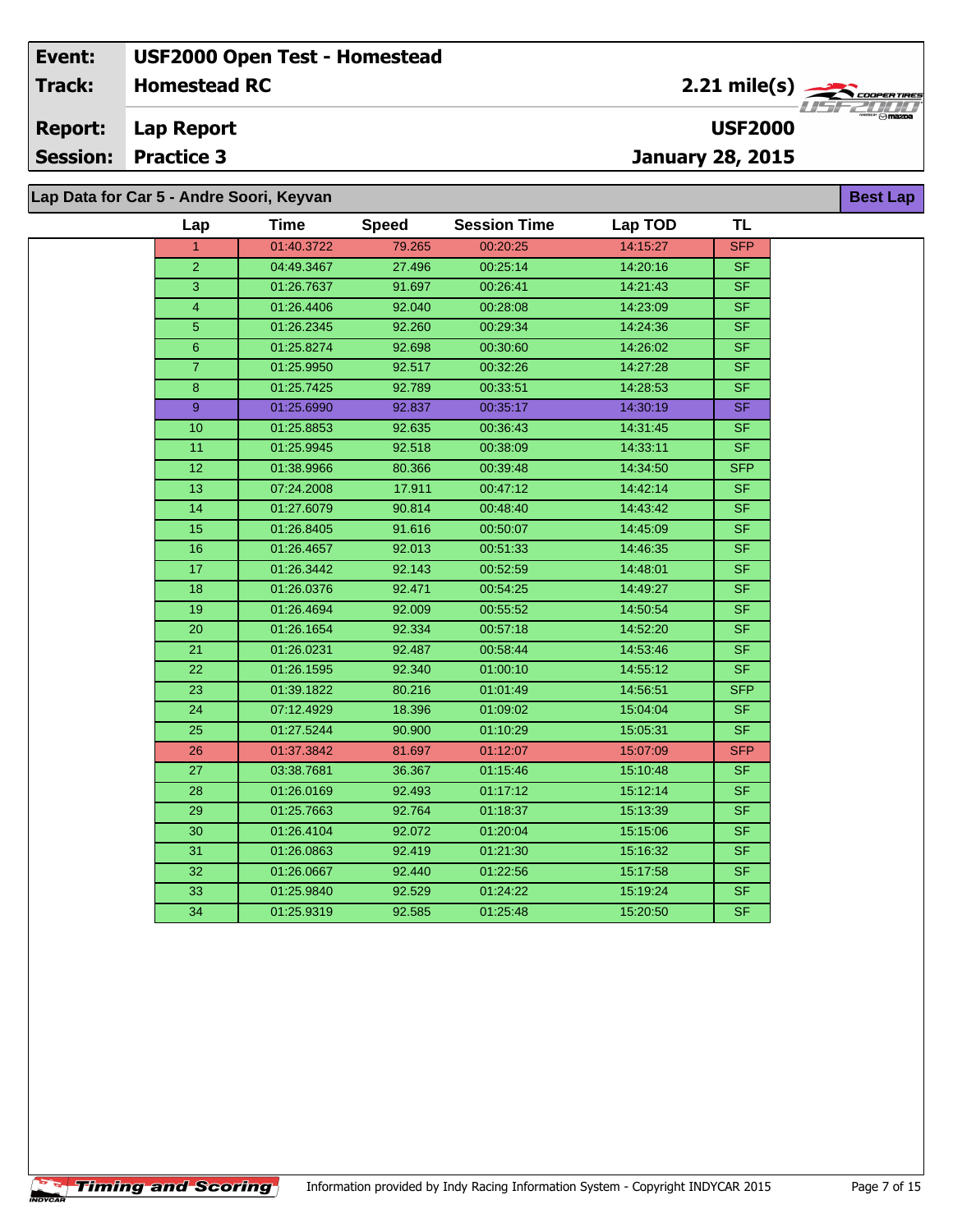**Lap Report Report:**

**Session: Practice 3**

**January 28, 2015**

**Lap Data for Car 6 - Hanratty, Max (R)**

| Lap             | <b>Time</b> | <b>Speed</b> | <b>Session Time</b> | Lap TOD  | TL                       |
|-----------------|-------------|--------------|---------------------|----------|--------------------------|
| $\mathbf{1}$    | 09:54.7878  | 13.376       | 00:13:41            | 14:08:43 | <b>SF</b>                |
| $\overline{2}$  | 01:31.0707  | 87.361       | 00:15:13            | 14:10:14 | S <sub>F</sub>           |
| 3               | 01:30.4250  | 87.985       | 00:16:43            | 14:11:45 | S <sub>F</sub>           |
| $\overline{4}$  | 01:29.7670  | 88.629       | 00:18:13            | 14:13:15 | <b>SF</b>                |
| 5               | 01:31.1791  | 87.257       | 00:19:44            | 14:14:46 | <b>SF</b>                |
| 6               | 01:48.6034  | 73.257       | 00:21:33            | 14:16:34 | <b>SFP</b>               |
| $\overline{7}$  | 16:03.1277  | 8.261        | 00:37:36            | 14:32:38 | S <sub>F</sub>           |
| 8               | 01:28.9986  | 89.395       | 00:39:05            | 14:34:07 | $\overline{\mathsf{SF}}$ |
| 9               | 01:27.8063  | 90.609       | 00:40:32            | 14:35:34 | <b>SF</b>                |
| 10              | 01:27.1910  | 91.248       | 00:41:60            | 14:37:02 | $\overline{\mathsf{SF}}$ |
| 11              | 01:28.2311  | 90.172       | 00:43:28            | 14:38:30 | $S_{F}$                  |
| $\overline{12}$ | 01:27.6869  | 90.732       | 00:44:56            | 14:39:57 | $\overline{\mathsf{SF}}$ |
| 13              | 01:27.6151  | 90.806       | 00:46:23            | 14:41:25 | <b>SF</b>                |
| 14              | 01:27.2988  | 91.135       | 00:47:50            | 14:42:52 | SF.                      |
| 15              | 01:27.3788  | 91.052       | 00:49:18            | 14:44:20 | SF                       |
| 16              | 01:27.7882  | 90.627       | 00:50:46            | 14:45:48 | S <sub>F</sub>           |
| 17              | 01:44.5538  | 76.095       | 00:52:30            | 14:47:32 | <b>SFP</b>               |
| 18              | 06:50.4476  | 19.384       | 00:59:21            | 14:54:23 | <b>SF</b>                |
| 19              | 01:29.6276  | 88.767       | 01:00:50            | 14:55:52 | SF                       |
| 20              | 01:27.6334  | 90.787       | 01:02:18            | 14:57:20 | <b>SF</b>                |
| 21              | 01:26.8870  | 91.567       | 01:03:45            | 14:58:47 | $\overline{\mathsf{SF}}$ |
| 22              | 01:26.7733  | 91.687       | 01:05:12            | 15:00:13 | <b>SF</b>                |
| 23              | 01:30.0339  | 88.367       | 01:06:42            | 15:01:44 | <b>SF</b>                |
| 24              | 01:27.3961  | 91.034       | 01:08:09            | 15:03:11 | <b>SF</b>                |
| 25              | 01:27.0916  | 91.352       | 01:09:36            | 15:04:38 | $S_{F}$                  |
| 26              | 01:26.6513  | 91.816       | 01:11:03            | 15:06:05 | SF                       |
| 27              | 01:44.9477  | 75.809       | 01:12:48            | 15:07:50 | <b>SFP</b>               |
| 28              | 03:28.7644  | 38.110       | 01:16:16            | 15:11:18 | SF.                      |
| 29              | 01:27.9427  | 90.468       | 01:17:44            | 15:12:46 | <b>SF</b>                |
| 30              | 01:27.9349  | 90.476       | 01:19:12            | 15:14:14 | <b>SF</b>                |
| 31              | 01:30.2506  | 88.155       | 01:20:43            | 15:15:44 | SF.                      |
| $\overline{32}$ | 01:52.9458  | 70.441       | 01:22:36            | 15:17:37 | <b>SFP</b>               |

**USF2000**

**Best Lap**

**Timing and Scoring**  $\overline{\phantom{a}}$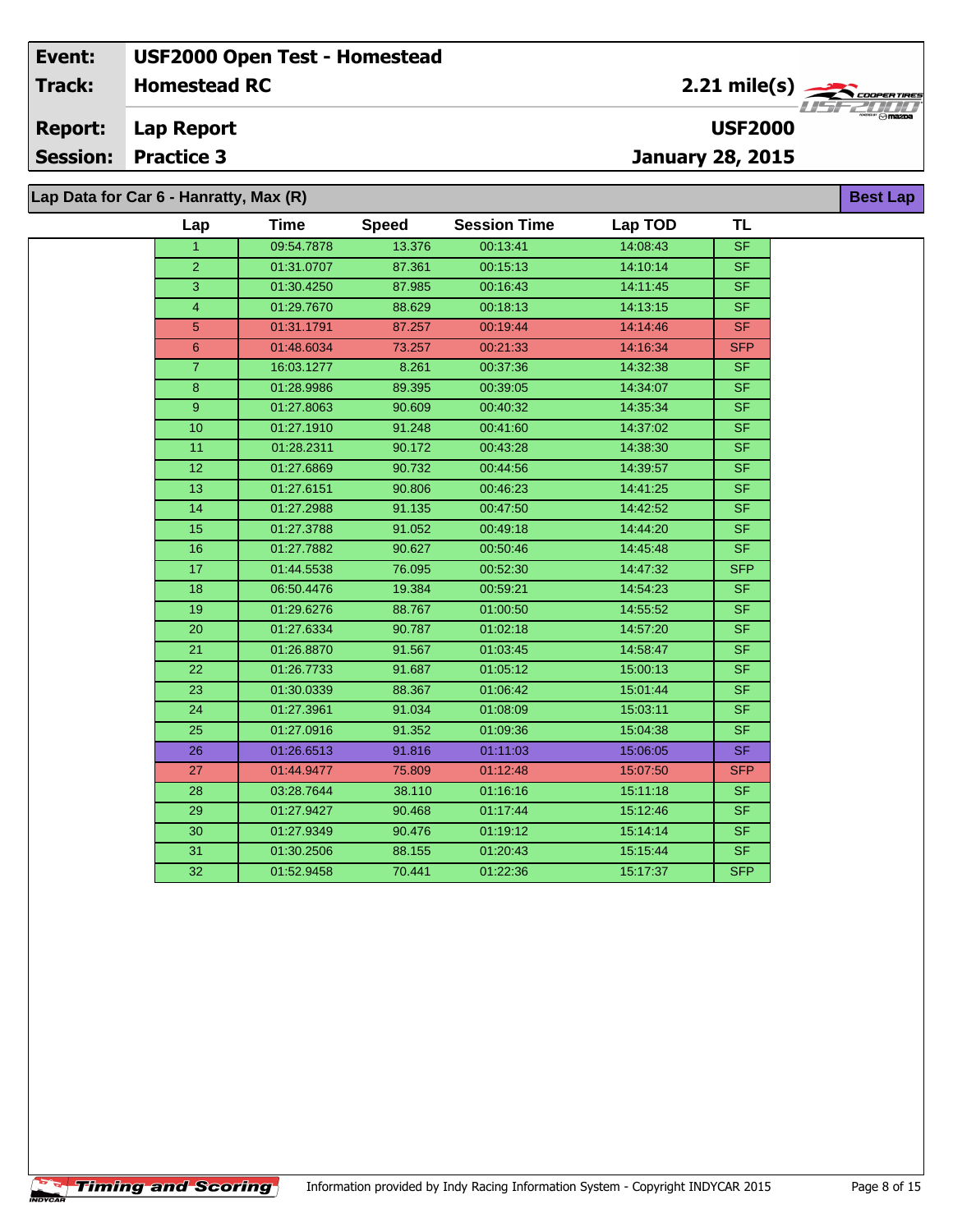#### **Homestead RC Lap Report January 28, 2015 Event: USF2000 Open Test - Homestead Track: Report: Session: Practice 3 USF2000** 2.21 mile(s) **Best Lap Lap Data for Car 7 - Eidson, Jake**

| Lap             | Time       | <b>Speed</b> | <b>Session Time</b> | Lap TOD  | TL         |
|-----------------|------------|--------------|---------------------|----------|------------|
|                 | 01:30.1375 | 88.265       | 00:11:45            | 14:06:47 | <b>SF</b>  |
| $\overline{2}$  | 01:29.5382 | 88.856       | 00:13:15            | 14:08:17 | SF.        |
| 3               | 01:29.5657 | 88.829       | 00:14:44            | 14:09:46 | SF.        |
| $\overline{4}$  | 01:29.9353 | 88.464       | 00:16:14            | 14:11:16 | SF.        |
| 5 <sup>5</sup>  | 01:29.7196 | 88.676       | 00.17:44            | 14:12:46 | <b>SF</b>  |
| 6               | 01:30.4091 | 88.000       | 00:19:14            | 14:14:16 | <b>SF</b>  |
| 7               | 01:45.1883 | 75.636       | 00:20:60            | 14:16:02 | <b>SFP</b> |
| 8               | 38:42.4919 | 3.426        | 00:59:42            | 14:54:44 | <b>SF</b>  |
| $9^{\circ}$     | 01:26.9861 | 91.463       | 01:01:09            | 14:56:11 | SF.        |
| 10              | 01:26.2896 | 92.201       | 01:02:35            | 14:57:37 | <b>SF</b>  |
| 11              | 01:36.7129 | 82.264       | 01:04:12            | 14:59:14 | <b>SFP</b> |
| 12 <sup>2</sup> | 03:33.9348 | 37.189       | 01.07:46            | 15:02:48 | SF.        |
| 13              | 01:25.8472 | 92.676       | 01:09:12            | 15:04:14 | SF.        |
| 14              | 01:25.6813 | 92.856       | 01:10:38            | 15:05:39 | SF.        |
| 15              | 01:38.8548 | 80.482       | 01:12:16            | 15:07:18 | <b>SFP</b> |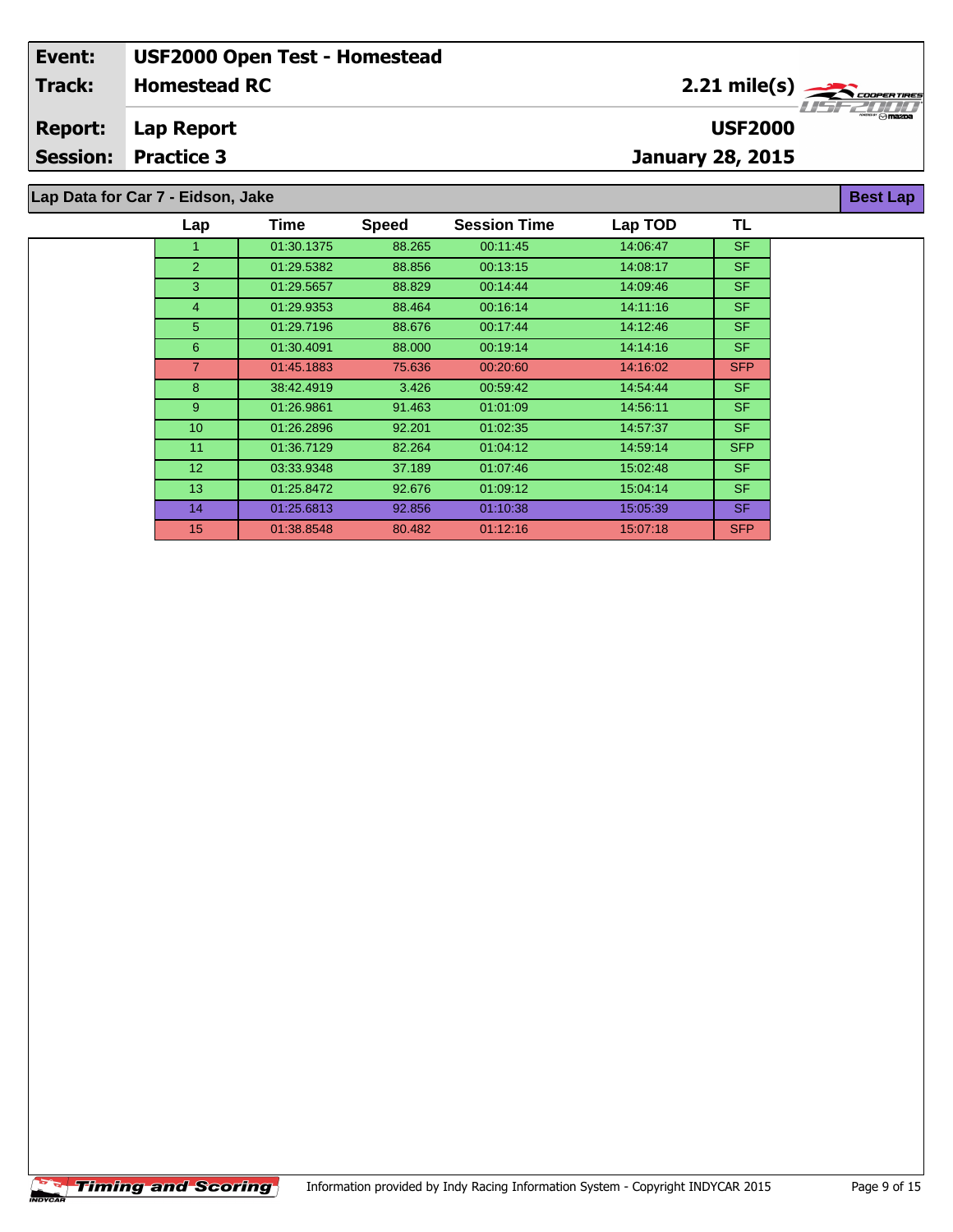**Lap Report Report:**

**Session: Practice 3**

**January 28, 2015**

**Lap Data for Car 79 - Lozano, Santiago**

**Timing and Scoring** 

 $\overline{\phantom{a}}$ 

| Lap            | <b>Time</b> | <b>Speed</b> | <b>Session Time</b> | Lap TOD  | TL             |
|----------------|-------------|--------------|---------------------|----------|----------------|
|                | 01:52.4600  | 70.745       | 00:02:19            | 13:57:21 | <b>SF</b>      |
| $\overline{2}$ | 05:21.9264  | 24.714       | 00:07:41            | 14:02:43 | <b>SFP</b>     |
| 3              | 01:44.5883  | 76.070       | 00:09:25            | 14:04:27 | <b>SF</b>      |
| 4              | 01:28.4983  | 89.900       | 00:10:54            | 14:05:56 | S <sub>F</sub> |
| 5              | 01:30.9022  | 87.523       | 00:12:25            | 14:07:27 | SF             |
| 6              | 01:29.4258  | 88.968       | 00:13:54            | 14:08:56 | <b>SF</b>      |
| $\overline{7}$ | 01:37.4542  | 81.638       | 00:15:31            | 14:10:33 | SF             |
| 8              | 01:27.9459  | 90.465       | 00:16:59            | 14:12:01 | SF             |
| 9              | 01:28.8040  | 89.591       | 00:18:28            | 14:13:30 | S <sub>F</sub> |
| 10             | 11:10.4299  | 11.867       | 00:29:39            | 14:24:41 | <b>SFP</b>     |
| 11             | 01:42.3419  | 77.739       | 00:31:21            | 14:26:23 | <b>SF</b>      |
| 12             | 01:28.3144  | 90.087       | 00:32:49            | 14:27:51 | SF             |
| 13             | 04:33.1109  | 29.131       | 00:37:22            | 14:32:24 | <b>SFP</b>     |
| 14             | 01:44.3455  | 76.247       | 00:39:07            | 14:34:09 | <b>SF</b>      |
| 15             | 01:30.8813  | 87.543       | 00:40:38            | 14:35:40 | SF             |
| 16             | 03:31.9412  | 37.539       | 00:44:010           | 14:39:12 | <b>SFP</b>     |
| 17             | 01:42.9591  | 77.273       | 00:45:53            | 14:40:54 | SF             |
| 18             | 01:28.4319  | 89.968       | 00:47:21            | 14:42:23 | <b>SF</b>      |
| 19             | 01:31.5754  | 86.879       | 00:48:53            | 14:43:54 | SF             |
| 20             | 01:29.2017  | 89.191       | 00:50:22            | 14:45:24 | SF             |
| 21             | 08:48.3862  | 15.057       | 00:59:10            | 14:54:12 | SFP            |
| 22             | 01:52.5179  | 70.709       | 01:01:03            | 14:56:05 | SF.            |
| 23             | 01:29.3968  | 88.996       | 01:02:32            | 14:57:34 | SF.            |
| 24             | 01:27.9772  | 90.433       | 01:04:00            | 14:59:02 | SF             |
| 25             | 01:28.2373  | 90.166       | 01:05:28            | 15:00:30 | <b>SF</b>      |
| 26             | 01:28.9595  | 89.434       | 01:06:57            | 15:01:59 | <b>SF</b>      |
| 27             | 01:27.9077  | 90.504       | 01:08:25            | 15:03:27 | <b>SF</b>      |
| 28             | 01:47.3553  | 74.109       | 01:10:13            | 15:05:14 | SF.            |
| 29             | 04:08.0317  | 32.077       | 01:14:21            | 15:09:22 | <b>SFP</b>     |
| 30             | 01:45.2676  | 75.579       | 01:16:06            | 15:11:08 | SF             |
| 31             | 01:28.4954  | 89.903       | 01:17:34            | 15:12:36 | SF             |
| 32             | 01:27.7278  | 90.690       | 01:19:02            | 15:14:04 | SF.            |
| 33             | 01:28.0870  | 90.320       | 01:20:30            | 15:15:32 | <b>SF</b>      |
| 34             | 01:27.9701  | 90.440       | 01:21:58            | 15:16:60 | S <sub>F</sub> |
| 35             | 01:27.3705  | 91.060       | 01:23:25            | 15:18:27 | SF             |
| 36             | 01:27.2616  | 91.174       | 01:24:53            | 15:19:55 | SF.            |



**Best Lap**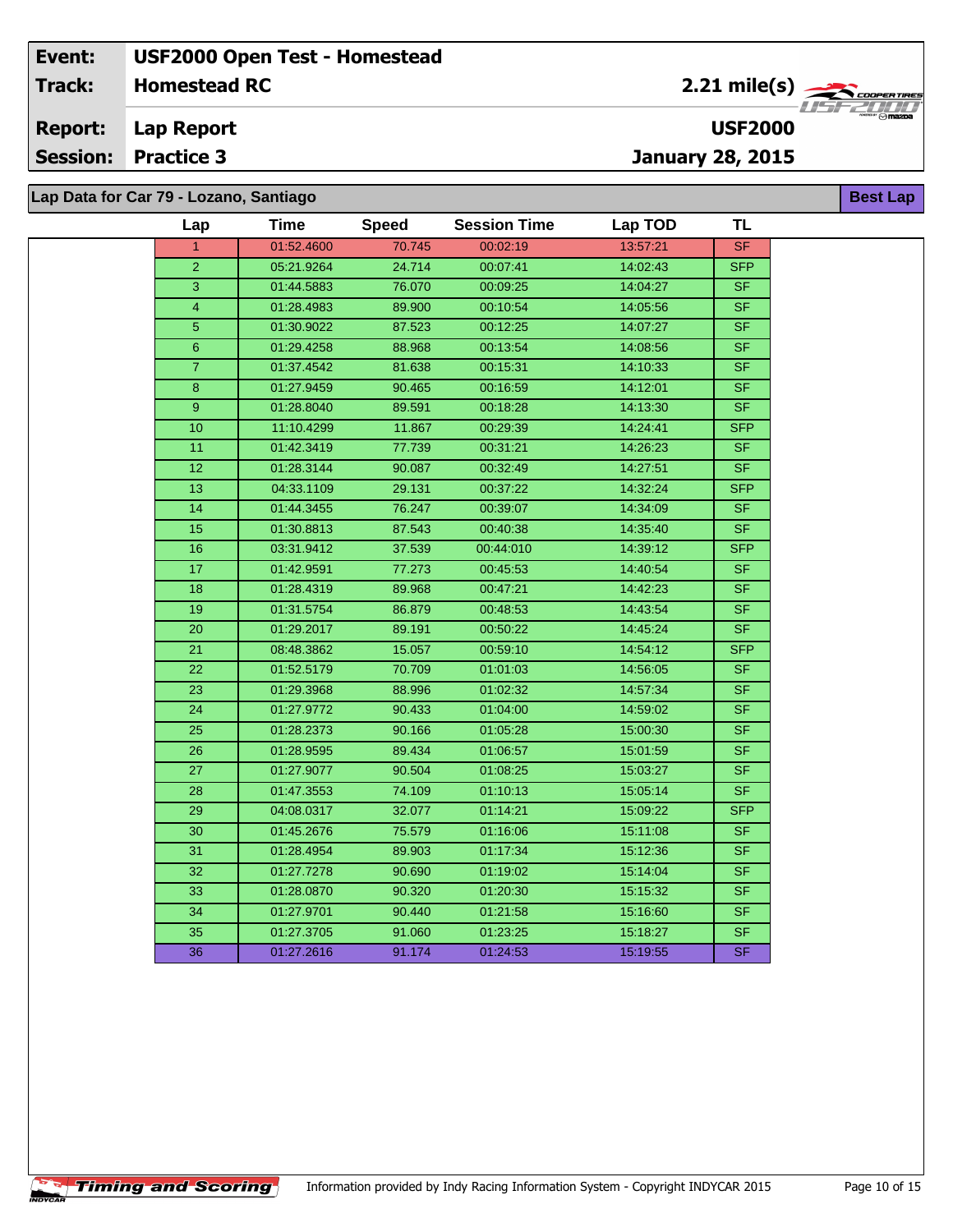**Lap Report Report:**

**Session: Practice 3**

**January 28, 2015**

**USF2000**

**Lap Data for Car 80 - Lastochkin, Nikita (R)**

**Timing and Scoring** 

 $\overline{\phantom{a}}$ 

| Lap             | <b>Time</b> | <b>Speed</b> | <b>Session Time</b> | Lap TOD   | <b>TL</b>                |
|-----------------|-------------|--------------|---------------------|-----------|--------------------------|
| $\mathbf{1}$    | 01:49.6988  | 72.526       | 00:04:08            | 13:59:010 | <b>SFP</b>               |
| $\overline{2}$  | 03:52.2672  | 34.254       | 00:08:00            | 14:03:02  | S <sub>F</sub>           |
| 3               | 01:29.5700  | 88.824       | 00:09:30            | 14:04:31  | $S$ F                    |
| 4               | 01:29.3367  | 89.056       | 00:10:59            | 14:06:01  | <b>SF</b>                |
| 5               | 01:28.0096  | 90.399       | 00:12:27            | 14:07:29  | SF                       |
| 6               | 01:28.6182  | 89.778       | 00:13:56            | 14:08:57  | SF                       |
| $\overline{7}$  | 01:27.7604  | 90.656       | 00:15:23            | 14:10:25  | SF                       |
| 8               | 01:29.1624  | 89.230       | 00:16:52            | 14:11:54  | SF                       |
| 9               | 01:28.2312  | 90.172       | 00:18:21            | 14:13:23  | <b>SF</b>                |
| 10              | 01:27.6463  | 90.774       | 00:19:48            | 14:14:50  | SF                       |
| 11              | 01:52.1833  | 70.920       | 00:21:41            | 14:16:42  | <b>SFP</b>               |
| 12              | 07:19.7271  | 18.093       | 00:29:00            | 14:24:02  | SF                       |
| 13              | 01:27.8748  | 90.538       | 00:30:28            | 14:25:30  | SF                       |
| 14              | 01:28.7030  | 89.693       | 00:31:57            | 14:26:59  | <b>SF</b>                |
| 15              | 01:27.7569  | 90.660       | 00:33:25            | 14:28:26  | SF                       |
| 16              | 01:27.1429  | 91.298       | 00:34:52            | 14:29:54  | SF                       |
| 17              | 01:27.5270  | 90.898       | 00:36:19            | 14:31:21  | SF                       |
| 18              | 01:27.3416  | 91.091       | 00:37:47            | 14:32:49  | S <sub>F</sub>           |
| 19              | 01:27.6663  | 90.753       | 00:39:14            | 14:34:16  | SF                       |
| 20              | 01:27.8643  | 90.549       | 00:40:42            | 14:35:44  | SF                       |
| 21              | 01:41.4835  | 78.397       | 00:42:24            | 14:37:26  | <b>SFP</b>               |
| 22              | 13:57.2845  | 9.502        | 00:56:21            | 14:51:23  | <b>SFP</b>               |
| $\overline{23}$ | 02:28.9610  | 53.410       | 00:58:50            | 14:53:52  | SF                       |
| 24              | 01:28.2442  | 90.159       | 01:00:18            | 14:55:20  | SF                       |
| 25              | 01:27.1573  | 91.283       | 01:01:45            | 14:56:47  | S <sub>F</sub>           |
| $\overline{26}$ | 01:26.7558  | 91.706       | 01:03:12            | 14:58:14  | $\overline{\mathsf{SF}}$ |
| 27              | 01:26.6032  | 91.867       | 01:04:39            | 14:59:41  | <b>SF</b>                |
| 28              | 01:26.4063  | 92.077       | 01:06:05            | 15:01:07  | SF                       |
| 29              | 01:26.5928  | 91.878       | 01:07:32            | 15:02:34  | SF                       |
| $\overline{30}$ | 01:27.9428  | 90.468       | 01:08:60            | 15:04:01  | SF                       |
| 31              | 01:26.5811  | 91.891       | 01:10:26            | 15:05:28  | SF                       |
| 32              | 01:39.2972  | 80.123       | 01:12:05            | 15:07:07  | <b>SFP</b>               |
| 33              | 08:39.0184  | 15.329       | 01:20:44            | 15:15:46  | SF                       |
| 34              | 01:27.5200  | 90.905       | 01:22:12            | 15:17:14  | SF                       |
| 35              | 01:27.4585  | 90.969       | 01:23:39            | 15:18:41  | S <sub>F</sub>           |
| 36              | 01:29.7332  | 88.663       | 01:25:09            | 15:20:11  | SF                       |



**Best Lap**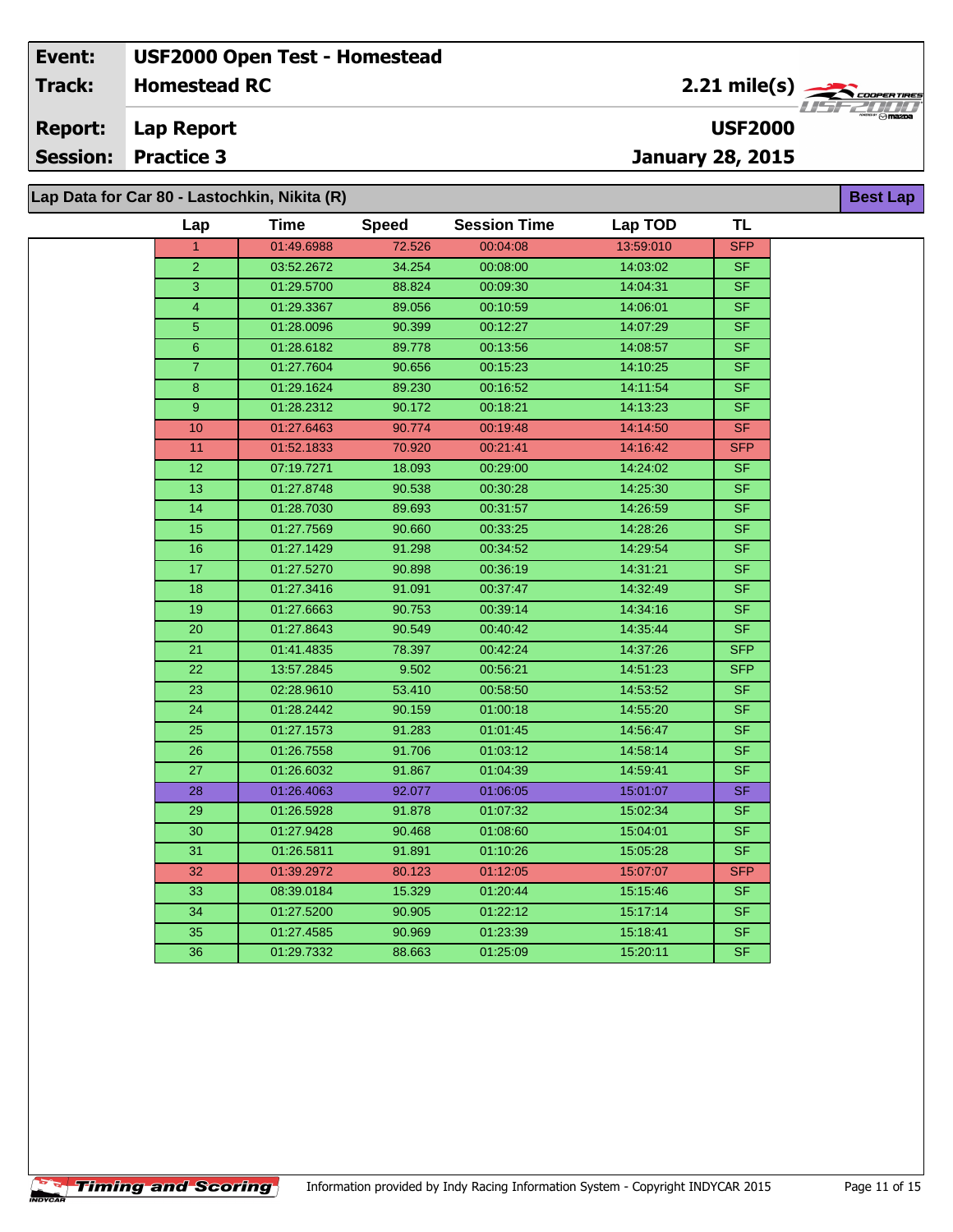**Lap Report Report:**

**Session: Practice 3**

 $\overline{\phantom{a}}$ 

**January 28, 2015**

**Lap Data for Car 81 - Agren, Ayla (R)**

| Lap             | Time       | <b>Speed</b> | <b>Session Time</b> | Lap TOD  | TL                       |
|-----------------|------------|--------------|---------------------|----------|--------------------------|
| $\mathbf{1}$    | 01:50.7226 | 71.855       | 00:02:25            | 13:57:26 | <b>SF</b>                |
| $\overline{2}$  | 03:46.9714 | 35.053       | 00:06:12            | 14:01:13 | <b>SFP</b>               |
| 3               | 01:46.5914 | 74.640       | 00:07:58            | 14:02:60 | <b>SF</b>                |
| $\overline{4}$  | 01:30.2989 | 88.107       | 00:09:28            | 14:04:30 | <b>SF</b>                |
| 5               | 01:30.7432 | 87.676       | 00:10:59            | 14:06:01 | <b>SF</b>                |
| $6\phantom{1}$  | 01:29.7201 | 88.676       | 00:12:29            | 14:07:31 | <b>SF</b>                |
| $\overline{7}$  | 01:28.5125 | 89.886       | 00:13:57            | 14:08:59 | <b>SF</b>                |
| 8               | 01:28.4945 | 89.904       | 00:15:26            | 14:10:28 | SF                       |
| 9               | 01:28.3347 | 90.067       | 00:16:54            | 14:11:56 | <b>SF</b>                |
| 10              | 01:28.1310 | 90.275       | 00:18:22            | 14:13:24 | <b>SF</b>                |
| 11              | 05:45.1677 | 23.050       | 00:24:07            | 14:19:09 | <b>SFP</b>               |
| 12              | 01:48.0210 | 73.652       | 00:25:56            | 14:20:57 | <b>SF</b>                |
| 13              | 01:28.7853 | 89.609       | 00:27:24            | 14:22:26 | <b>SF</b>                |
| 14              | 01:27.7367 | 90.680       | 00:28:52            | 14:23:54 | <b>SF</b>                |
| 15              | 01:27.5923 | 90.830       | 00:30:20            | 14:25:22 | <b>SF</b>                |
| 16              | 01:28.5859 | 89.811       | 00:31:48            | 14:26:50 | $S$ F                    |
| 17              | 01:27.6053 | 90.816       | 00:33:16            | 14:28:18 | <b>SF</b>                |
| 18              | 01:27.5397 | 90.884       | 00:34:43            | 14:29:45 | <b>SF</b>                |
| 19              | 12:10.7839 | 10.887       | 00:46:54            | 14:41:56 | <b>SFP</b>               |
| 20              | 01:52.9185 | 70.458       | 00:48:47            | 14:43:49 | <b>SF</b>                |
| $\overline{21}$ | 01:30.1922 | 88.212       | 00:50:17            | 14:45:19 | $\overline{\mathsf{SF}}$ |
| 22              | 01:28.4983 | 89.900       | 00:51:46            | 14:46:48 | <b>SF</b>                |
| $\overline{23}$ | 01:27.6032 | 90.819       | 00:53:13            | 14:48:15 | $\overline{\mathsf{SF}}$ |
| 24              | 01:27.4391 | 90.989       | 00:54:41            | 14:49:43 | $S$ F                    |
| 25              | 01:28.5509 | 89.847       | 00:56:09            | 14:51:11 | <b>SF</b>                |
| $\overline{26}$ | 01:27.1614 | 91.279       | 00:57:37            | 14:52:38 | $\overline{\mathsf{SF}}$ |
| 27              | 01:27.0105 | 91.437       | 00:59:04            | 14:54:05 | <b>SF</b>                |
| 28              | 01:26.9930 | 91.456       | 01:00:31            | 14:55:32 | <b>SF</b>                |
| 29              | 01:27.3351 | 91.097       | 01:01:58            | 14:56:60 | S <sub>F</sub>           |
| 30              | 01:27.1682 | 91.272       | 01:03:25            | 14:58:27 | <b>SF</b>                |
| 31              | 14:00.5788 | 9.465        | 01:17:26            | 15:12:27 | <b>SFP</b>               |
| 32              | 01:53.7120 | 69.966       | 01:19:19            | 15:14:21 | <b>SF</b>                |
| 33              | 01:28.1917 | 90.213       | 01:20:47            | 15:15:49 | <b>SF</b>                |
| 34              | 01:28.2025 | 90.202       | 01:22:16            | 15:17:18 | <b>SF</b>                |
| 35              | 01:27.3652 | 91.066       | 01:23:43            | 15:18:45 | <b>SF</b>                |
| 36              | 01:27.5896 | 90.833       | 01:25:11            | 15:20:13 | <b>SF</b>                |
|                 |            |              |                     |          |                          |



**Best Lap**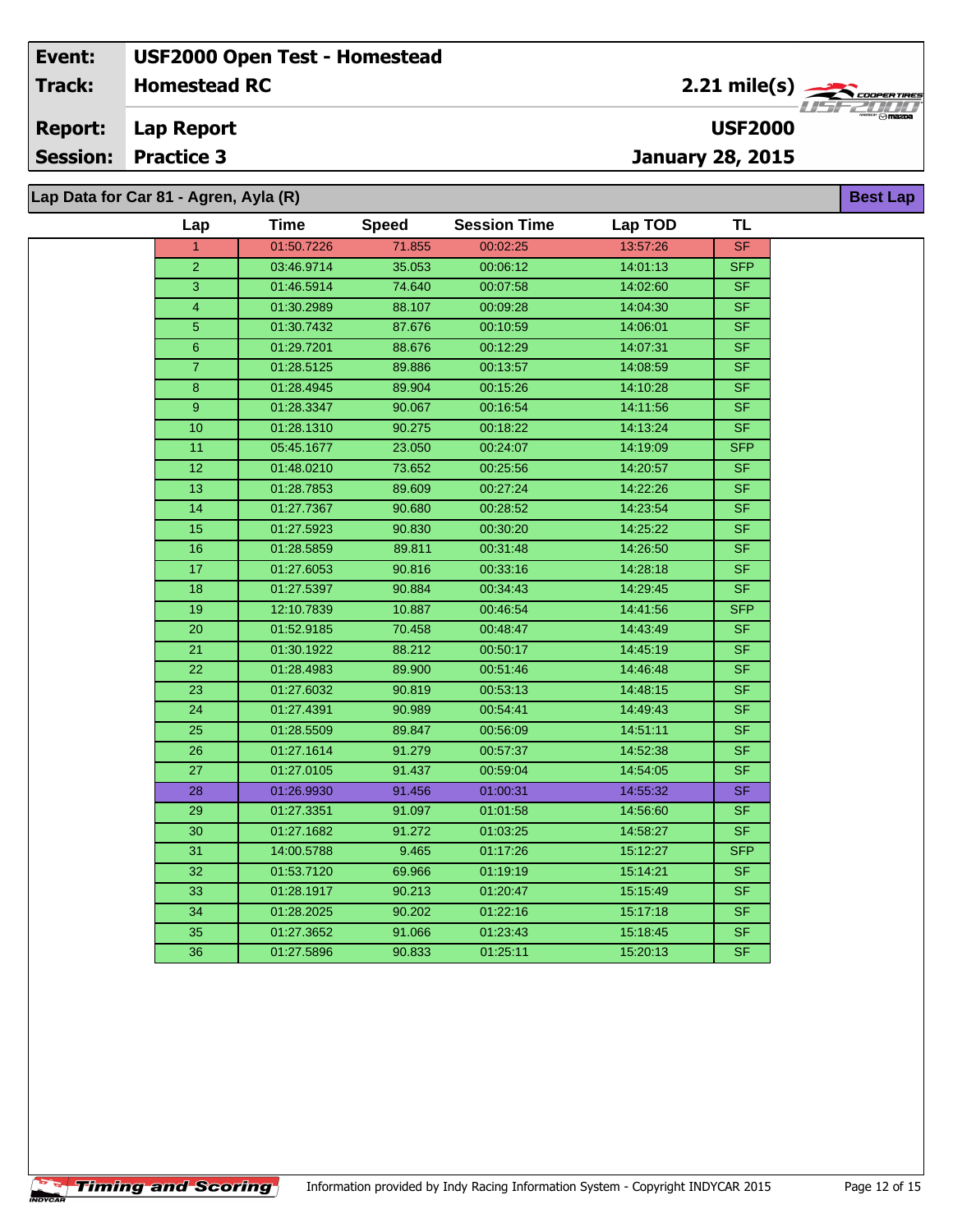**Lap Report Report:**

**Session: Practice 3**

**Lap Data for Car 82 - McCarthy, Michael (R)**

**Timing and Scoring** 

 $\overline{\phantom{a}}$ 

| p Data for Car 82 - McCarthy, Michael (R)<br><b>Best Lap</b> |                      |             |              |                     |          |                          |  |  |
|--------------------------------------------------------------|----------------------|-------------|--------------|---------------------|----------|--------------------------|--|--|
|                                                              | Lap                  | <b>Time</b> | <b>Speed</b> | <b>Session Time</b> | Lap TOD  | <b>TL</b>                |  |  |
|                                                              | $\blacktriangleleft$ | 05:22.9394  | 24.636       | 00:06:21            | 14:01:23 | <b>SFP</b>               |  |  |
|                                                              | $\overline{2}$       | 01:51.3028  | 71.481       | 00:08:12            | 14:03:14 | <b>SF</b>                |  |  |
|                                                              | 3                    | 01:31.2466  | 87.192       | 00:09:44            | 14:04:45 | <b>SF</b>                |  |  |
|                                                              | $\overline{4}$       | 02:02.9344  | 64.717       | 00:11:46            | 14:06:48 | <b>SF</b>                |  |  |
|                                                              | 5                    | 01:30.2023  | 88.202       | 00:13:17            | 14:08:19 | <b>SF</b>                |  |  |
|                                                              | 6                    | 01:28.7583  | 89.637       | 00:14:45            | 14:09:47 | <b>SF</b>                |  |  |
|                                                              | $\overline{7}$       | 01:29.4787  | 88.915       | 00:16:15            | 14:11:17 | <b>SF</b>                |  |  |
|                                                              | 8                    | 01:30.5198  | 87.892       | 00:17:45            | 14:12:47 | $\overline{\mathsf{SF}}$ |  |  |
|                                                              | 9                    | 01:32.4322  | 86.074       | 00:19:18            | 14:14:20 | <b>SF</b>                |  |  |
|                                                              | 10                   | 06:04.5961  | 21.821       | 00:25:22            | 14:20:24 | <b>SFP</b>               |  |  |
|                                                              | 11                   | 01:46.9261  | 74.407       | 00:27:09            | 14:22:11 | <b>SF</b>                |  |  |
|                                                              | $\overline{12}$      | 01:28.7028  | 89.693       | 00:28:38            | 14:23:40 | <b>SF</b>                |  |  |
|                                                              | 13                   | 01:29.3980  | 88.995       | 00:30:07            | 14:25:09 | <b>SF</b>                |  |  |
|                                                              | 14                   | 01:28.6505  | 89.746       | 00:31:36            | 14:26:38 | <b>SF</b>                |  |  |
|                                                              | 15                   | 01:28.1017  | 90.305       | 00:33:04            | 14:28:06 | SF                       |  |  |
|                                                              | 16                   | 01:29.8889  | 88.509       | 00:34:34            | 14:29:36 | S <sub>F</sub>           |  |  |
|                                                              | 17                   | 01:27.8378  | 90.576       | 00:36:02            | 14:31:04 | <b>SF</b>                |  |  |
|                                                              | 18                   | 01:28.3515  | 90.049       | 00:37:30            | 14:32:32 | <b>SF</b>                |  |  |
|                                                              | 19                   | 15:33.3612  | 8.524        | 00:53:04            | 14:48:06 | <b>SFP</b>               |  |  |
|                                                              | 20                   | 01:47.5779  | 73.956       | 00:54:51            | 14:49:53 | <b>SF</b>                |  |  |
|                                                              | 21                   | 01:29.0535  | 89.340       | 00:56:20            | 14:51:22 | <b>SF</b>                |  |  |
|                                                              | 22                   | 01:28.2727  | 90.130       | 00:57:49            | 14:52:50 | <b>SF</b>                |  |  |
|                                                              | $\overline{23}$      | 01:28.9776  | 89.416       | 00:59:18            | 14:54:19 | SF                       |  |  |
|                                                              | 24                   | 01:27.6524  | 90.768       | 01:00:45            | 14:55:47 | <b>SF</b>                |  |  |
|                                                              | 25                   | 01:27.9561  | 90.454       | 01:02:13            | 14:57:15 | <b>SF</b>                |  |  |
|                                                              | 26                   | 01:28.9265  | 89.467       | 01:03:42            | 14:58:44 | $\overline{\mathsf{SF}}$ |  |  |
|                                                              | 27                   | 01:28.8617  | 89.532       | 01:05:11            | 15:00:13 | $S_{F}$                  |  |  |
|                                                              | 28                   | 13:05.6950  | 10.126       | 01:18:17            | 15:13:19 | <b>SFP</b>               |  |  |
|                                                              | 29                   | 01:52.3112  | 70.839       | 01:20:09            | 15:15:11 | SF.                      |  |  |
|                                                              | 30                   | 01:31.0624  | 87.369       | 01:21:40            | 15:16:42 | <b>SF</b>                |  |  |
|                                                              | 31                   | 01:28.1738  | 90.231       | 01:23:08            | 15:18:10 | <b>SF</b>                |  |  |
|                                                              | 32                   | 01:28.3385  | 90.063       | 01:24:37            | 15:19:38 | <b>SF</b>                |  |  |
|                                                              | 33                   | 01:28.3737  | 90.027       | 01:26:05            | 15:21:07 | <b>SF</b>                |  |  |



**USF2000**

**January 28, 2015**

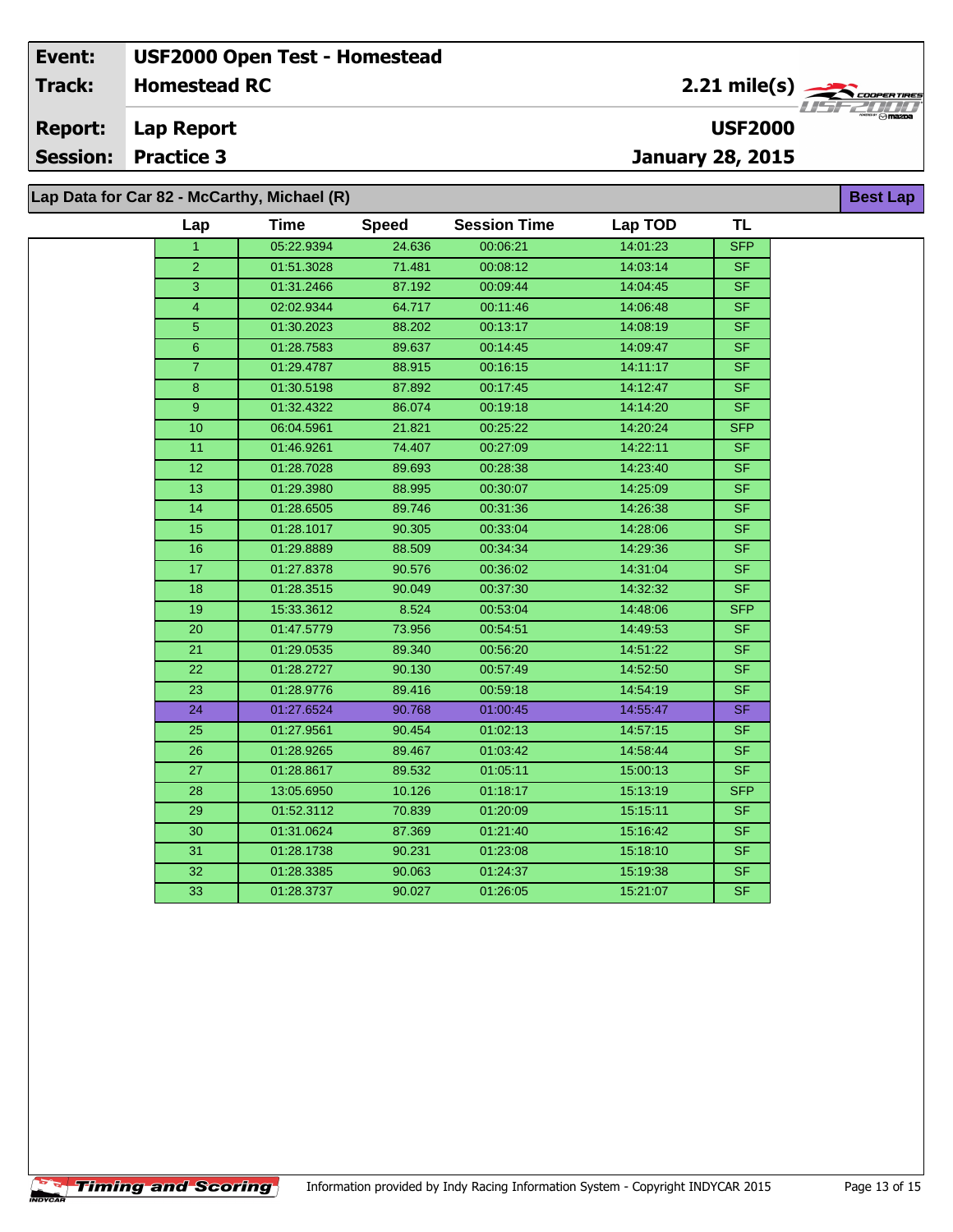**Lap Report Report:**

**Session: Practice 3**

**January 28, 2015**

**USF2000**

**Lap Data for Car 83 - Rickards, Garth (R)**

**Timing and Scoring** 

 $\overline{\phantom{a}}$ 

| Lap            | Time       | <b>Speed</b> | <b>Session Time</b> | Lap TOD   | <b>TL</b>  |
|----------------|------------|--------------|---------------------|-----------|------------|
| 1.             | 02:09.2612 | 61.550       | 00:03:00            | 13:58:02  | <b>SFP</b> |
| $\overline{2}$ | 03:02.9061 | 43.498       | 00:06:03            | 14:01:05  | <b>SFP</b> |
| 3              | 01:49.0951 | 72.927       | 00:07:52            | 14:02:54  | <b>SF</b>  |
| 4              | 01:30.3525 | 88.055       | 00:09:23            | 14:04:24  | <b>SF</b>  |
| 5              | 01:30.7219 | 87.697       | 00:10:53            | 14:05:55  | <b>SF</b>  |
| 6              | 01:28.7990 | 89.596       | 00:12:22            | 14:07:24  | <b>SF</b>  |
| $\mathbf{7}$   | 01:28.4285 | 89.971       | 00:13:51            | 14:08:52  | <b>SF</b>  |
| 8              | 01:28.2208 | 90.183       | 00:15:19            | 14:10:21  | SF.        |
| 9              | 01:27.9617 | 90.448       | 00:16:47            | 14:11:49  | <b>SF</b>  |
| 10             | 01:28.2805 | 90.122       | 00:18:15            | 14:13:17  | <b>SF</b>  |
| 11             | 01:29.2530 | 89.140       | 00:19:44            | 14:14:46  | <b>SF</b>  |
| 12             | 04:15.8312 | 31.099       | 00:24:00            | 14:19:02  | <b>SFP</b> |
| 13             | 01:40.9158 | 78.838       | 00:25:41            | 14:20:43  | <b>SF</b>  |
| 14             | 01:28.8421 | 89.552       | 00:27:010           | 14:22:12  | <b>SF</b>  |
| 15             | 01:27.4899 | 90.936       | 00:28:37            | 14:23:39  | <b>SF</b>  |
| 16             | 01:28.0237 | 90.385       | 00:30:05            | 14:25:07  | <b>SF</b>  |
| 17             | 01:27.7338 | 90.683       | 00:31:33            | 14:26:35  | <b>SF</b>  |
| 18             | 01:27.6661 | 90.753       | 00:33:01            | 14:28:03  | <b>SF</b>  |
| 19             | 01:29.7552 | 88.641       | 00:34:30            | 14:29:32  | <b>SF</b>  |
| 20             | 01:27.6698 | 90.750       | 00:35:58            | 14:31:00  | <b>SF</b>  |
| 21             | 01:28.3422 | 90.059       | 00:37:27            | 14:32:28  | <b>SF</b>  |
| 22             | 01:27.8559 | 90.557       | 00:38:54            | 14:33:56  | <b>SF</b>  |
| 23             | 01:27.7323 | 90.685       | 00:40:22            | 14:35:24  | <b>SF</b>  |
| 24             | 01:27.9534 | 90.457       | 00:41:50            | 14:36:52  | <b>SF</b>  |
| 25             | 01:27.5386 | 90.886       | 00:43:18            | 14:38:19  | <b>SF</b>  |
| 26             | 01:28.0331 | 90.375       | 00:44:46            | 14:39:48  | <b>SF</b>  |
| 27             | 01:42.8952 | 77.321       | 00:46:29            | 14:41:30  | <b>SFP</b> |
| 28             | 11:43.9752 | 11.302       | 00:58:12            | 14:53:14  | <b>SFP</b> |
| 29             | 01:46.0064 | 75.052       | 00:59:58            | 14:55:00  | <b>SF</b>  |
| 30             | 01:28.1592 | 90.246       | 01:01:27            | 14:56:29  | <b>SF</b>  |
| 31             | 01:27.4704 | 90.956       | 01:02:54            | 14:57:56  | <b>SF</b>  |
| 32             | 01:27.0260 | 91.421       | 01:04:21            | 14:59:23  | <b>SF</b>  |
| 33             | 01:26.7801 | 91.680       | 01:05:48            | 15:00:50  | <b>SF</b>  |
| 34             | 01:26.6127 | 91.857       | 01:07:15            | 15:02:16  | <b>SF</b>  |
| 35             | 01:26.6390 | 91.829       | 01:08:41            | 15:03:43  | <b>SF</b>  |
| 36             | 01:26.4650 | 92.014       | 01:10:08            | 15:05:010 | <b>SF</b>  |
| 37             | 01:26.6133 | 91.857       | 01:11:34            | 15:06:36  | <b>SF</b>  |
| 38             | 10:35.8959 | 12.511       | 01:22:10            | 15.17:12  | <b>SFP</b> |
| 39             | 01:40.8555 | 78.885       | 01:23:51            | 15:18:53  | <b>SF</b>  |
| 40             | 01:27.0763 | 91.368       | 01:25:18            | 15:20:20  | SF         |



**Best Lap**